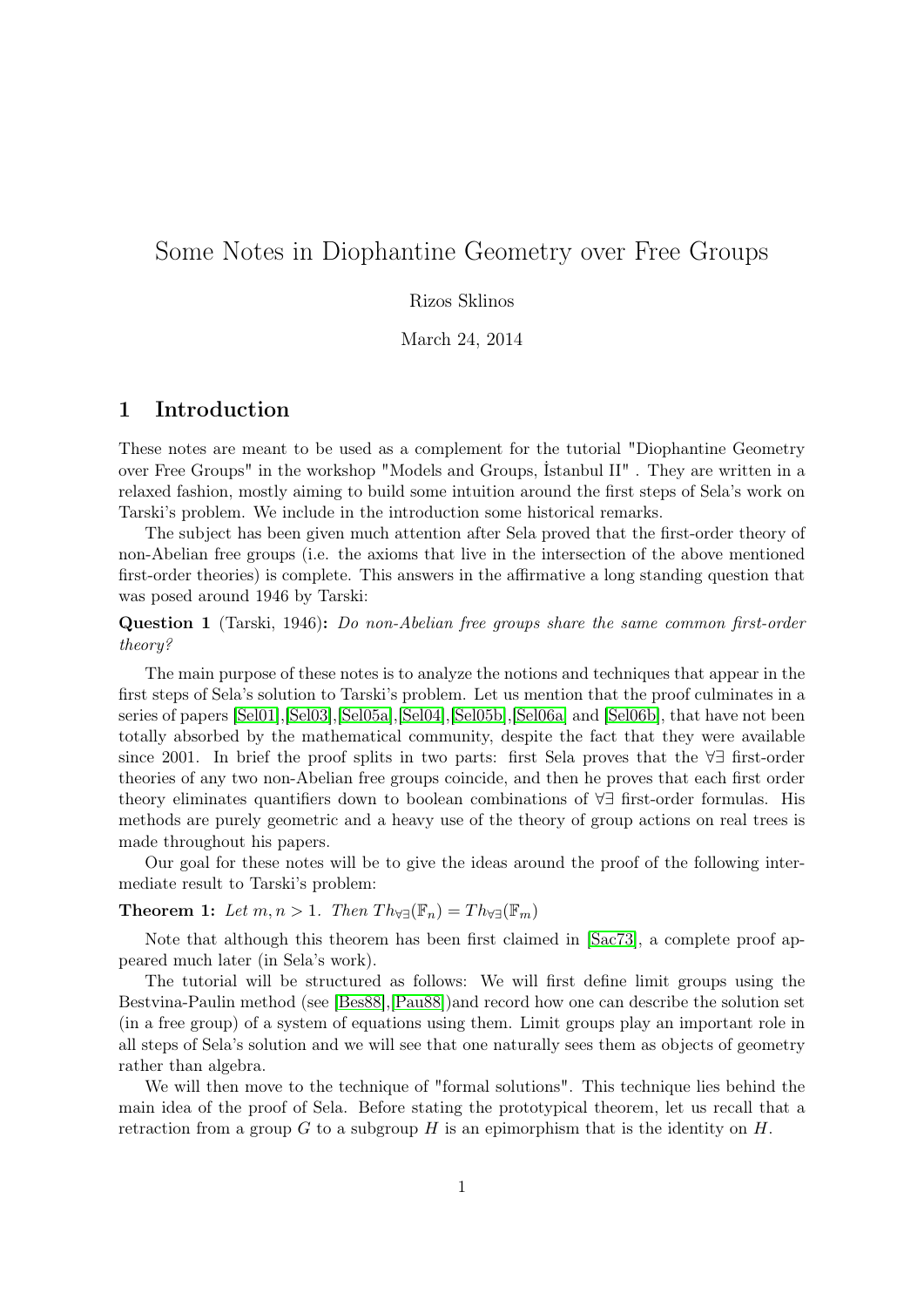**Theorem 2** (Merzlyakov [\[Mer66\]](#page-19-9)): Let  $\Sigma(\bar{x}, \bar{y})$  be a finite set of words in  $\langle \bar{x}, \bar{y} \rangle$ . Let F be a non-Abelian free group. Suppose  $\mathbb{F} \models \forall \bar{x} \exists \bar{y}(\Sigma(\bar{x}, \bar{y}) = 1)$ . Then there exists a retraction  $r: G_{\Sigma} \rightarrow \langle \bar{x} \rangle$ , where  $G_{\Sigma} := \langle \bar{x}, \bar{y} \mid \Sigma(\bar{x}, \bar{y}) \rangle$ .

We note that Merzlyakov used this theorem in order to prove that the positive first-order theories of non-Abelian free groups coincide. Let us briefly justify the term "formal solutions": the image of  $\bar{y}$  under r of the previous theorem is a tuple of words in  $\bar{x}$ , say  $\bar{w}(\bar{x})$ , and it can be easily checked that  $\mathbb{F} \models \forall \bar{x}(\Sigma(\bar{x}, \bar{w}(\bar{x})) = 1)$ . Thus, the retraction can be thought of as a formal (uniform) way of assigning to each  $\bar{a}$  in  $\mathbb{F}$ , a b in  $\mathbb{F}$  (i.e. substituting  $\bar{x}$  in  $\bar{w}(\bar{x})$  by  $\bar{a}$ ), that witnesses the truthfulness of  $\Sigma$ .

Geometry suggests some natural generalizations of the above theorem and this will lead us to the definitions of "towers" and "test sequences" on them. Our feeling is that these notions will be central to the understanding of the class of definable sets in non-Abelian free groups and thus we will try to build some intuition around them.

As noted above, Merzlyakov's theorem lies behind the main idea of all existing proofs to the Tarski's problem. Generalizing it to the case where the universal variables are bounded by a system of equations is a hard task and depends on the geometric structure of the system of equations. Unfortunately, the generalization of Merzlyakov's theorem to an arbitrary variety, that bounds the universal variables, is not possible. We have to restrict ourselves to varieties that their corresponding group has a certain structure. In particular, if a group  $G_R := \langle \bar{x} | R(\bar{x}) \rangle$  has the structure of a "tower", then the following statement (up to some tuning) is true:

**Statement 1:** Let  $\Sigma(\bar{x}, \bar{y})$  be a finite set of words in  $\langle \bar{x}, \bar{y} \rangle$ . Let F be a non-Abelian free group. Suppose  $\mathbb{F} \models \forall \bar{x}(R(\bar{x}) = 1 \rightarrow \exists \bar{y}(\Sigma(\bar{x}, \bar{y}) = 1)).$  Then there exists a retract  $r : G_{\Sigma} \rightarrow G_R$ , where  $G_{\Sigma} := \langle \bar{x}, \bar{y} \mid \Sigma(\bar{x}, \bar{y}) \rangle.$ 

Finally, the addition of inequalities to the sentences above, i.e. sentences of the form  $\forall \bar{x} \exists \bar{y}(\Sigma(\bar{x}, \bar{y}) = 1 \land \Psi(\bar{x}, \bar{y}) \neq 1)$  require new machinery and ideas in order to be shown that their truthfulness does not depend on a particular non-Abelian free group. This machinery includes the generalization of Merzlyakov's theorem as stated above, but also requires the development of more delicate tools. We will finish this tutorial by giving the extra ideas needed for completing the proof of Theorem [1](#page-0-0) .

Our exposition will be based on the following papers [\[Bes01\]](#page-18-1),[\[Gui08\]](#page-18-2),[\[Sel01\]](#page-19-0),[\[Sel03\]](#page-19-1),[\[Sel04\]](#page-19-3) that can be found in the references, and also includes some work in progress with Chloé Perin.

We thank Javier de la nuez González and Isabel Müller for reading our notes, and for comments that improved the overall exposition.

# 2 Group actions on trees

#### 2.1 Bass-Serre Theory

Bass-Serre theory gives a structure theorem for groups acting on (simplicial) trees, i.e. contractible 1 or 0 dimensional CW-complexes. It describes a group (that acts on a tree) as a series of *amalgamated free products* and *HNN extensions*. The mathematical notion that contains these instructions is called a graph of groups. For a complete treatment we refer the reader to [\[Ser83\]](#page-19-10).

We start with the definition of a graph.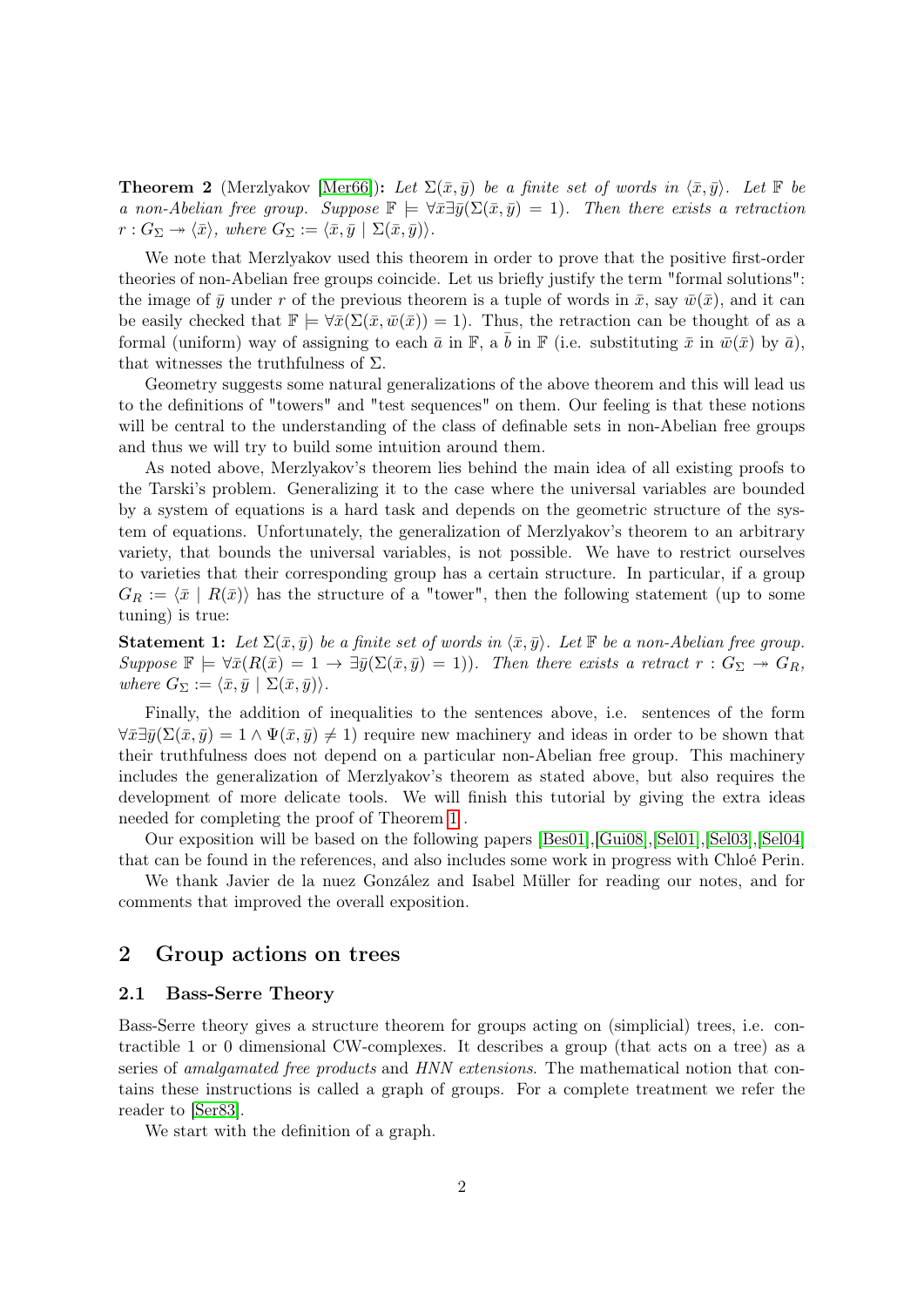**Definition 2.1:** A graph  $\Lambda(V, E)$  is a collection of data that consists of two sets V (the set of vertices) and  $E$  (the set of edges) together with three maps:

- an involution  $\overline{\phantom{a}}: E \to E$ , where  $\overline{e}$  is called the inverse of e;
- $\alpha : E \to V$ , where  $\alpha(e)$  is called the initial vertex of e; and
- $\tau : E \to V$ , where  $\tau(e)$  is called the terminal vertex of e.

so that  $\overline{e} \neq e$ , and  $\alpha(e) = \tau(\overline{e})$  for every  $e \in E$ .

An orientation of a graph  $\Lambda(V, E)$  is a choice of one edge in the couple  $(e, \bar{e})$  for every  $e \in E$ . We denote an oriented graph by  $\Lambda^+(V, E)$ .

For our purposes simplicial trees can also be viewed as combinatorial objects: a tree is a connected graph without a circuit.

**Definition 2.2** (Graph of Groups): A graph of groups  $\mathcal{G} := (\Lambda(V, E), \{G_u\}_{u \in V}, \{G_e\}_{e \in E},$  ${f_e}_{e\in E}$ ) consists of the following data:

- a connected graph  $\Lambda(V, E)$ ;
- a family of groups  ${G_u}_{u\in V}$ , i.e. a group is attached to each vertex of the graph;
- a family of groups  ${G_e}_{e \in E}$ , i.e. a group is attached to each edge of the graph. Moreover,  $G_e = G_{\bar{e}}$ ;
- a collection of injective morphisms  $\{f_e: G_e \to G_{\tau(e)} \mid e \in E\}$ , i.e. each edge group comes equipped with two embeddings to the incident vertex groups.

The fundamental group of a graph of groups is defined as follows.

**Definition 2.3:** Let  $\mathcal{G} := (\Lambda(V, E), \{G_u\}_{u \in V}, \{G_e\}_{e \in E}, \{f_e\}_{e \in E})$  be a graph of groups. Let T be a maximal subtree of  $\Lambda(V, E)$ . Then the fundamental group,  $\pi_1(\mathcal{G}, T)$ , of G with respect to T is the group given by the following presentation:

$$
\langle \{G_u\}_{u\in V}, \{t_e\}_{e\in E}\mid t_e^{-1}=t_{\bar{e}}\text{ for }e\in E, t_e=1\text{ for }e\in T, f_e(a)=t_e f_{\bar{e}}(a) t_{\bar{e}}\text{ for }e\in E\text{ a }\in G_e\rangle
$$

Remark 2.4: It is not hard to see that the fundamental group of a graph of groups does not depend on the choice of the maximal subtree up to isomorphism (see [\[Ser83,](#page-19-10) Proposition 20,  $p.44$ .

In order to give the main theorem of Bass-Serre theory we need the following definition.

**Definition 2.5:** Let G be a group acting on a simplicial tree T without inversions, denote by  $\Lambda$ the corresponding quotient graph and by p the quotient map  $T \to \Lambda$ . A Bass-Serre presentation for the action of G on T is a triple  $(T^1,T^0,\{\gamma_e\}_{e\in E(T^1)\setminus E(T^0)})$  consisting of

- a subtree  $T^1$  of T which contains exactly one edge of  $p^{-1}(e)$  for each edge e of  $\Lambda$ ;
- a subtree  $T^0$  of  $T^1$  which is mapped injectively by p onto a maximal subtree of  $\Lambda$ ;
- a collection of elements of G,  $\{\gamma_e\}_{e \in E(T^1) \setminus E(T^0)}$ , such that if  $e = (u, v)$  with  $v \in T^1 \setminus T^0$ , then  $\gamma_e \cdot v$  belongs to  $T^0$ .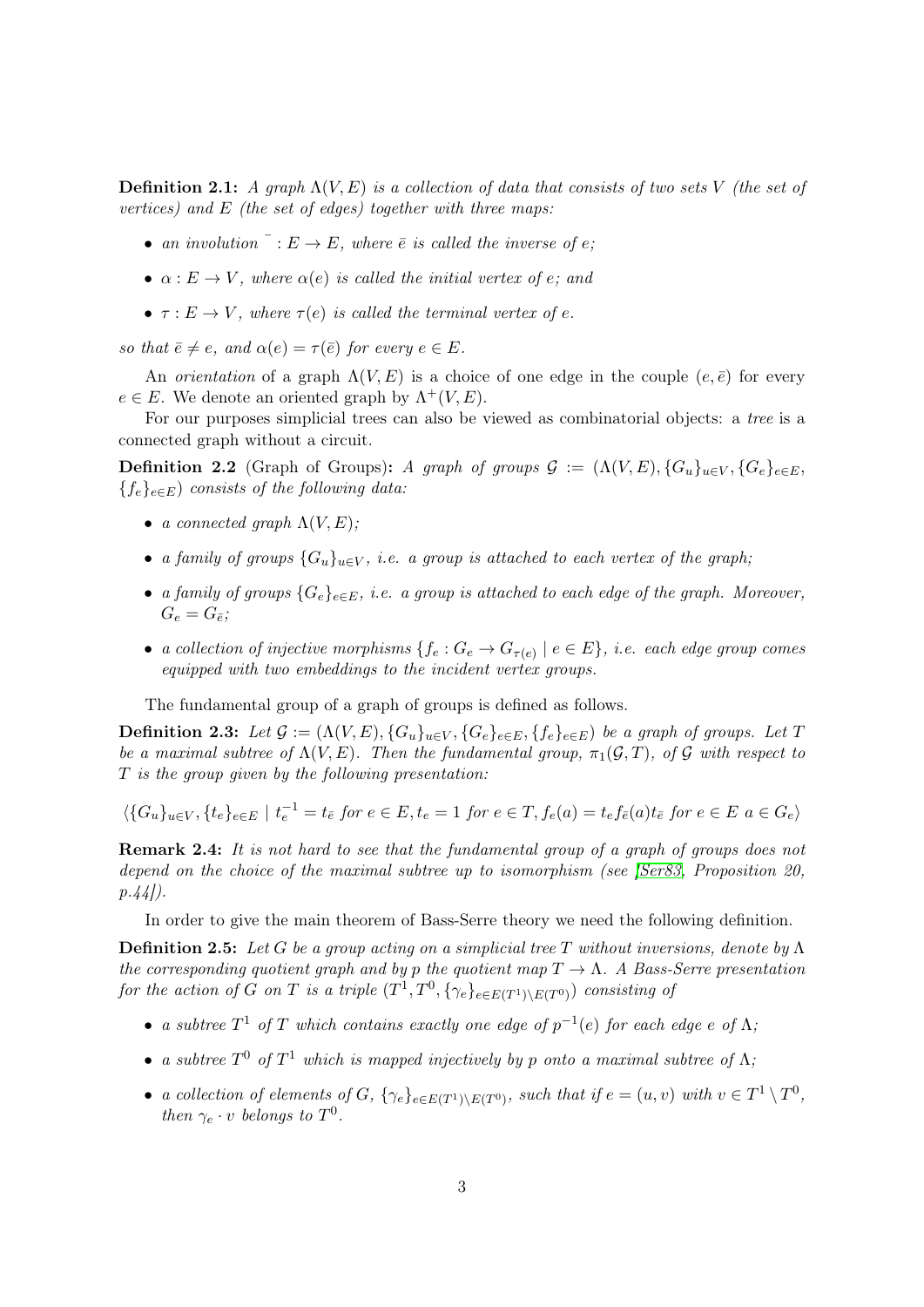<span id="page-3-0"></span>**Theorem 2.6:** Suppose G acts on a simplicial tree T without inversions (i.e.  $g \cdot e \neq \overline{e}$  for all  $g \in G$  and  $e \in E$ ). Let  $(T^1, T^0, {\{\gamma_e\}})$  be a Bass-Serre presentation for the action. Let  $\mathcal{G} := (\Lambda(V, E), \{G_u\}_{u \in V}, \{G_e\}_{e \in E}, \{f_e\}_{e \in E})$  be the following graph of groups:

- $\Lambda(V, E)$  is the quotient graph given by  $p: T \to \Lambda$ ;
- if u is a vertex in  $T^0$ , then  $G_{p(u)} = Stab_G(u)$ ;
- if e is an edge in  $T^1$ , then  $G_{p(e)} = Stab_G(e)$ ;
- if e is an edge in  $T^1$ , then  $f_{p(e)}$ :  $G_{p(e)} \to G_{\tau(p(e))}$  is given by the identity if  $e \in T^0$  and by conjugation by  $\gamma_e$  if not.

Then G is isomorphic to  $\pi_1(\mathcal{G})$ .

Part of the motivation for proving Theorem [2.6](#page-3-0) was the following result.

Proposition 2.7: A group is free if and only if it acts freely on a tree.

The above proposition has a significant corollary that was hard to prove using combinatorial methods.

Theorem 2.8 (Nielsen-Schreier): A subgroup of a free group is free.

Among splittings of groups we will distinguish those with some special type vertex groups called surface type vertex groups.

We first recall that the fundamental group of a compact surface,  $\Sigma$ , with boundary is a free group. Each boundary component of  $\Sigma$  has cyclic fundamental group, and gives rise in  $\pi_1(\Sigma)$  to a conjugacy class of cyclic subgroups: we call these maximal boundary subgroups.

**Definition 2.9:** Let G be a group acting on a tree T without inversions and  $(T_1, T_0, \{y_e\})$  be a Bass-Serre presentation for this action. Then a vertex  $v \in T^0$  is called a surface type vertex if the following conditions hold:

- Stab<sub>G</sub>(v) =  $\pi_1(\Sigma)$  for a connected compact surface  $\Sigma$  with non-empty boundary;
- For every edge  $e \in T_1$  adjacent to v,  $\text{Stab}_G(e)$  embeds onto a maximal boundary subgroup of  $\pi_1(\Sigma)$ , and this induces a one-to-one correspondence between the set of edges (in  $T<sup>1</sup>$ ) adjacent to v and the set of boundary components of  $\Sigma$ .

#### 2.2 Real trees

Real trees (or R-trees) generalize simplicial trees and occur naturally in mathematics (see  $|Bes01|$ .

**Definition 2.10:** A real tree is a geodesic metric space in which for any two points there is a unique arc that connects them.

Note that the assumption that there is a unique arc (and not just a unique geodesic) is essential since  $\mathbb{R}^2$  with the usual metric has unique geodesics but of course would not fit our intuition for a real tree. Also the assumption that the metric space is geodesic is not made redundant by the uniqueness of arcs assumption since a "curved" line in  $\mathbb{R}^2$  that inherits its metric from  $\mathbb{R}^2$  has the unique arc property but is not a geodesic space since we cannot realize the distance between at least two points in it.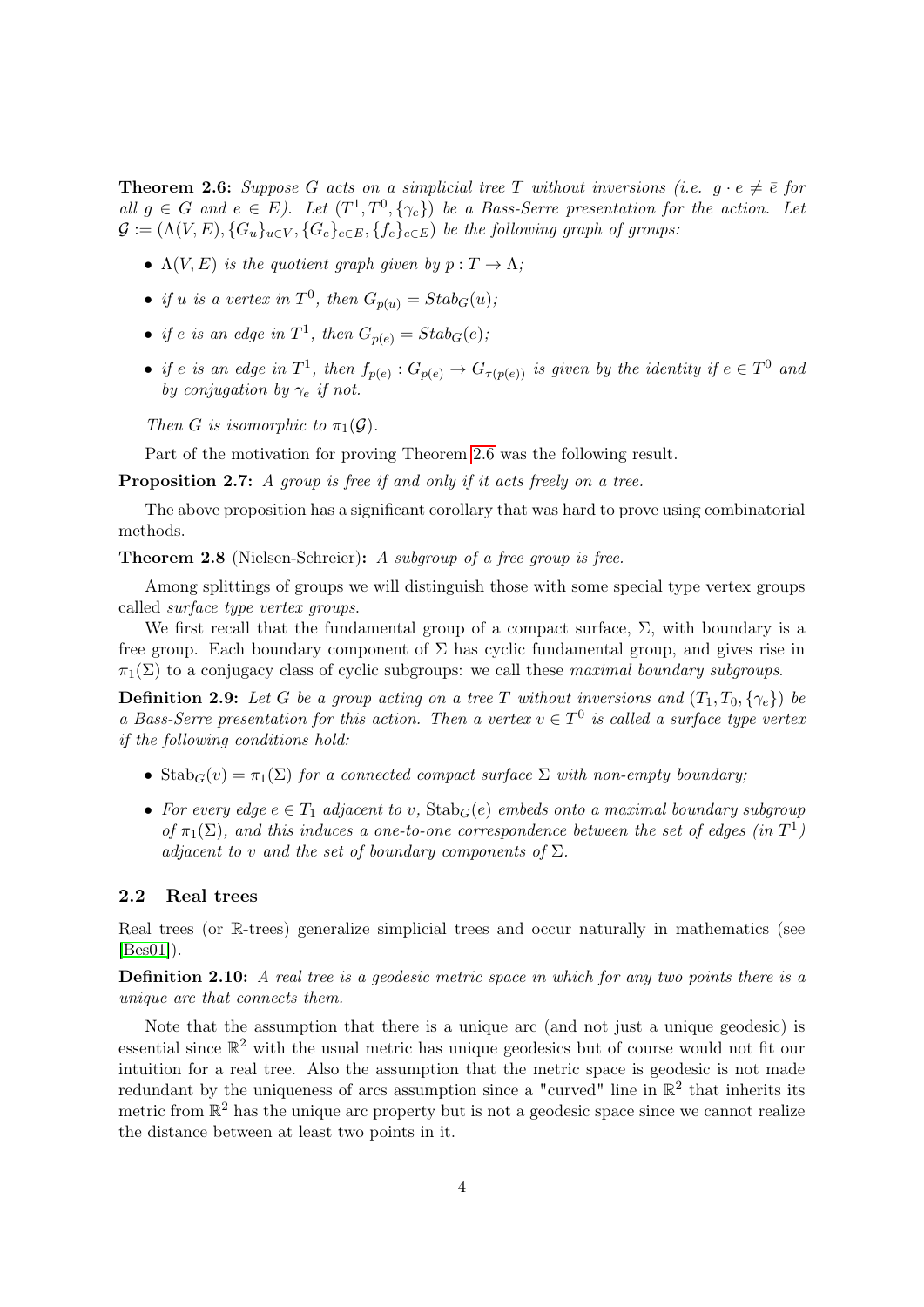When we say that a group  $G$  acts on an real tree  $T$  we will always mean an action by isometries. An element g in G either fixes a point (in which case it is called *elliptic*) or there is a unique g-invariant line in which g acts by translations (in which case it is called hyperbolic). Actually in the latter case the translation length is the infimum of  $d_T(x, g \cdot x)$  which is always reached.

Moreover, an action  $G \cap T$  of a group G on a real tree T is called non-trivial if there is no globally fixed point and *minimal* if there is no proper G-invariant subtree. The minimality assumption is quite natural since we can (equivariantly) glue complicated real trees to any given action, which will blur the properties we want to deduce for  $G$ . As a matter of fact whenever we have a non trivial action of a finitely generated group  $G$  on a real tree, there exists a minimal non-degenerate subtree for this action and we left for the reader to check that it is the union of axes of all hyperbolic elements of G. Lastly, an action is called free if for any  $x \in T$  and any non trivial  $g \in G$  we have that  $g \cdot x \neq x$ .

One could ask if there is an analogue of Bass-Serre theory for group actions on real trees. If we restrict ourselves to group actions satisfying some tameness conditions the answer is positive.

Before we give some examples of (non-simplicial) actions on real trees we record a result of more general nature (see [\[Gui08,](#page-18-2) Lemma 1.14]). Note that a subtree Y of T spans T if every finite segment of  $T$  is covered by finitely many translates of  $Y$ .

**Lemma 2.11:** Let  $G := \langle g_1, \ldots, g_k \rangle$  be a (f.g.) group that acts minimally on a real tree T. Then the action has finite support, i.e. the convex hull of finitely many points of  $T$  spans  $T$ .

*Proof.* Choose an arbitrary point  $* \in T$  and let  $Y_0$  be the convex hull of  $\{*, g_1 \cdot *, \ldots, g_k \cdot *\}.$ Then  $g_i \cdot Y_0 \cap Y_0$  is non empty for any  $i \leq k$  and  $G.Y_0$  is obviously G-invariant. Thus, the result follows by the minimality of the action.  $\Box$ 

Let us continue by recalling some families of group actions on real trees that will turn out to be the building blocks for the general analysis.

**Example 2.12** (Action of axial type): Let  $\mathbb{Z}^2 := \langle z_1, z_2 \rangle$  act on the real line by translations where  $tr(z_1)$ ,  $tr(z_2)$  are linearly independent.

We say that a (f.g.) group G acts on real tree T by an *action of axial type* if T is isometric to the real line and G acts with dense orbits, i.e.  $\overline{G.x} = T$  for every  $x \in T$ .

The next type of action is more interesting. It was discovered, by Morgan and Shalen (see [\[MS91\]](#page-19-11)), that for any (closed) surface  $\Sigma$ , apart from finitely many exceptions (i.e.  $\mathbb{P}, 2\mathbb{P}, 3\mathbb{P}$ ),  $\pi_1(\Sigma)$  admits a free action on a real tree. These actions come naturally from measured foliations on the surface, that in turn were defined by Thurston who used them to compactify the Teichmüller space of a surface and led to the classification of surface homeomorphisms.

Before giving an example of a surface type action let us quickly explain the above mentioned notions. A *foliation* of (co-dimension 1) of a 2-manifold is a decomposition of the manifold by a family of subsets  $\mathcal{L} := \{I_{\alpha}\}_\alpha$  called the leaves of the foliation. Furthermore, for each point in the manifold we can find a chart  $(U, \phi)$ , so that the connected components of  $U \cap I_{\alpha}$ are mapped by  $\phi$  to horizontal lines. Naturally, we also ask that the transition maps respect horizontal lines. Note that, by definition, each leaf is a 1-manifold.

A measured foliation is a foliation for which the transition maps respect the distance on the y co-ordinate, i.e.  $\phi_{ij}(x, y) = (f_{ij}(x, y), y + c_{ij})$ . In this case one can "measure" embedded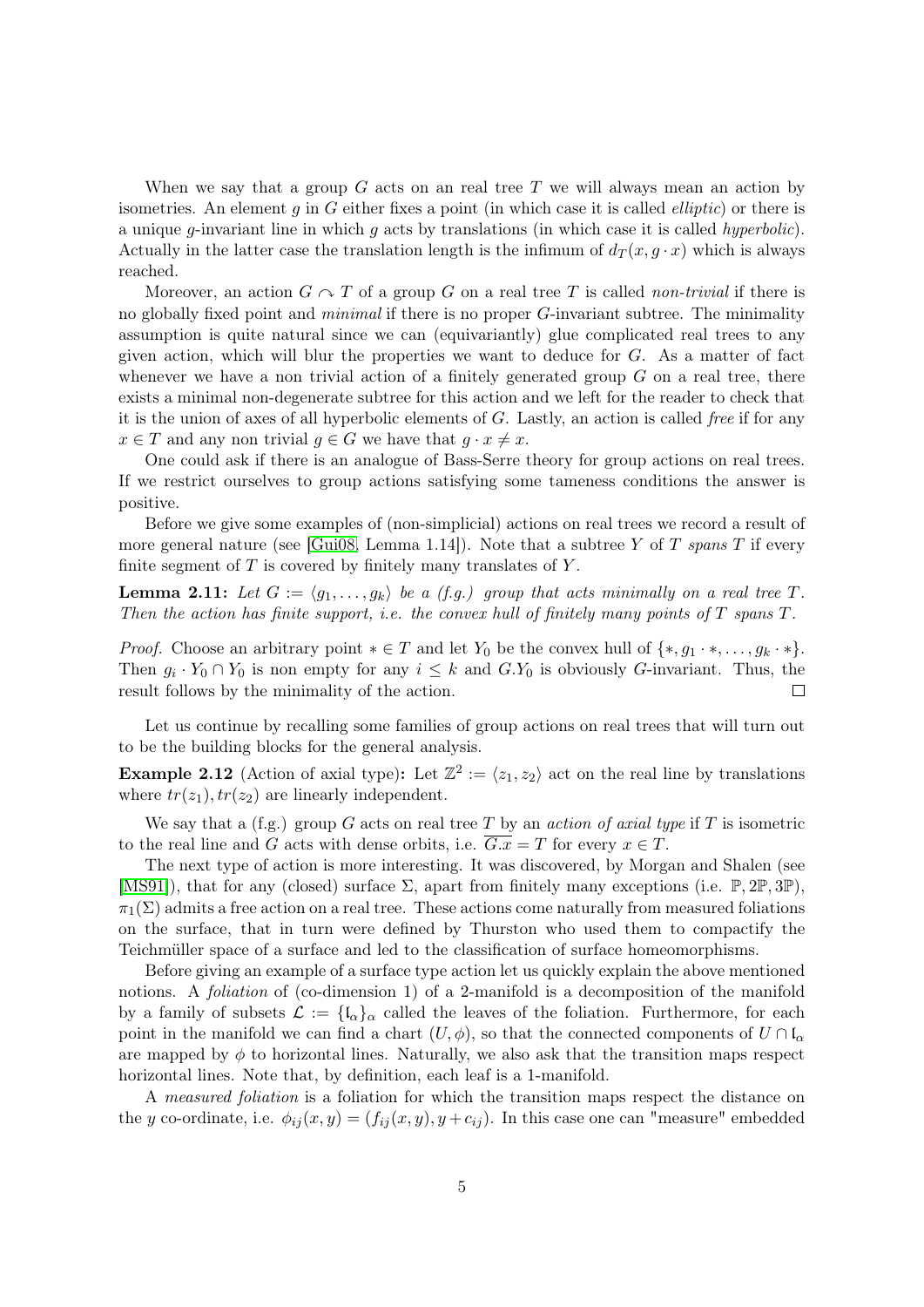arcs in the surface, by defining  $\mu(\gamma)$  for  $\gamma$  an embedded arc to be the total variation of  $\gamma$  in the y co-ordinate.

#### Remark 2.13:

- Note that not all surfaces admit foliations, as a matter of fact a surface admits a (codimension 1) foliation if and only if its Euler characteristic is 0. On the other hand if we allow finitely many "singular" points, i.e. points for which the chart maps do not map the leaves to horizontal lines, but rather to a k-prong saddles, for  $k \geq 3$ , then we can indeed find such foliations which we call singular.
- A (singular) foliation for which each leaf that does not contain singular points is dense in the surface is called arational.

<span id="page-5-0"></span>**Example 2.14** (Action of surface type): Let  $(L, \mu)$  be an arational measured (singular) foliation of a surface  $\Sigma$  with (possibly empty) boundary. We consider the "lift"  $(\mathcal{L}, \tilde{\mu})$  of this foliation to the universal covering  $\Sigma$  of  $\Sigma$ . Then the leaf space after identifying leaves of distance 0 with respect to the pseudometric  $d(\tilde{I}_1, \tilde{I}_2) := inf\{\tilde{\mu}(\gamma) \mid \gamma \text{ an arc from } \tilde{I}_1 \text{ to } \tilde{I}_2\}$  is a real tree endowed with a natural action by  $\pi_1(\Sigma)$ .

We say that a group  $G$  acts on a real tree  $T$  by a *surface type action*, if  $G$  is isomorphic to the fundamental group  $\pi_1(\Sigma)$  of a surface  $\Sigma$  and T is the dual tree to an arational measured foliation of  $\Sigma$  as described in Example [2.14.](#page-5-0)

We note in passing that axial and surface type actions have the mixing property of J. Morgan [].

**Definition 2.15:** Suppose G acts on a real tree T. Let Y be a non-degenerate subtree of T. Then Y has the mixing property if for any two segments  $I, J \subset Y$  there exists a finite cover,  $J_1, \ldots, J_k$ , of J and  $g_1, \ldots, g_k \in G$  such that  $g_i J_i \subseteq I$  for  $i \leq k$ .

It is also not hard to generalize the already mentioned result of Morgan and Shalen to surfaces with boundary as follows.

**Fact 2.16:** Suppose G acts on a real tree T by a surface type action. Then the action is "almost" free", i.e. only elements that belong to subgroups that correspond to the boundary components fix points in T and segment stabilizers are trivial.

In particular when  $\Sigma$  has empty boundary the action is free (see [\[MS91\]](#page-19-11)).

In analogy of the characterization of free actions on simplicial trees Lyndon had first posed the problem of understanding free actions on R-trees (in different terminology but the equivalence was shown in []). After the discovery of free actions of surface groups it was naturally conjectured that if G acts freely on a real tree, then it is a free product of surface groups and free abelian groups. Rips confirmed the conjecture (unpublished) and made the first steps towards the understanding of group actions on real trees. We will see that in many cases one can understand such actions by "decomposing" them in simpler components and "glue" these components equivariantly in order to obtain the original action.

We will use the notion of a graph of actions in order to glue real trees equivariantly. As noted before, this notion will be useful in neatly stating the output of Rips' machine in the next subsection. We follow the exposition in [\[Gui08,](#page-18-2) Section 1.3].

**Definition 2.17** (Graph of actions): A graph of actions  $(G \cap T, \{Y_u\}_{u \in V(T)}, \{p_e\}_{e \in E(T)})$ consists of the following data: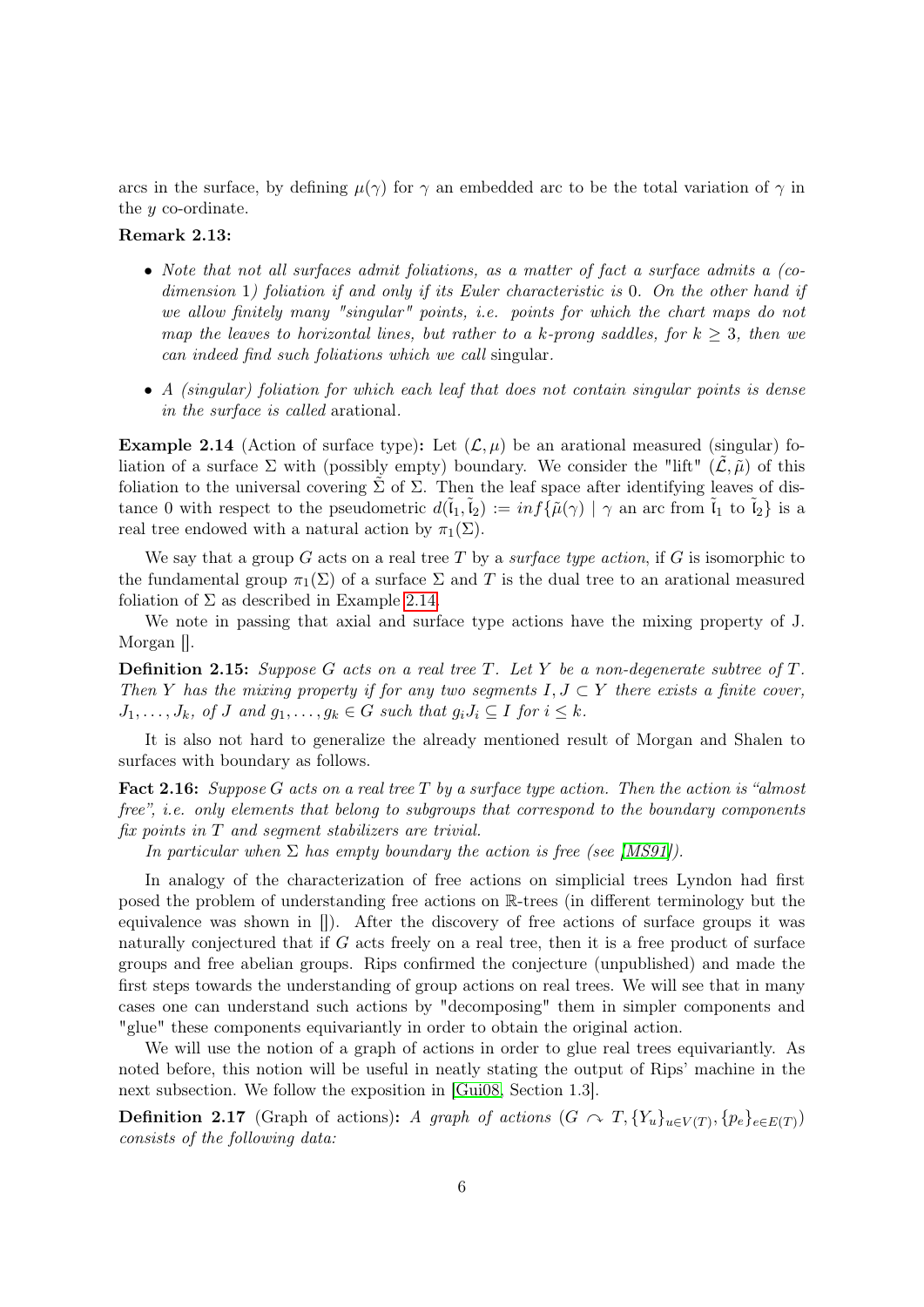- A simplicial type action  $G \cap T$ ;
- for each vertex u in T a real tree  $Y_u$ ;
- for each edge e in T, an attaching point  $p_e$  in  $Y_{\tau(e)}$ .

Moreover:

- 1. G acts on  $R := \{\coprod Y_u : u \in V(T)\}\$  so that  $q : R \to V(T)$  with  $q(Y_u) = u$  is Gequivariant;
- 2. for every  $g \in G$  and  $e \in E(T)$ ,  $p_{q \cdot e} = g \cdot p_e$ .

To a graph of actions  $\mathcal{A} := (G \cap T, \{Y_u\}_{u \in V(T)}, \{p_e\}_{e \in E(T)})$  we can assign an R-tree Y<sub>A</sub> endowed with a G-action. Roughly speaking this tree will be  $\prod_{u\in V(T)} Y_u/\sim$ , where the equivalence relation  $\sim$  identifies  $p_e$  with  $p_{\bar{e}}$  for every  $e \in E(T^+)$ . We say that a real G-tree Y decomposes as a graph of actions  $A$ , if there is an equivariant isometry between Y and  $Y_A$ .

Assume a real G-tree Y decomposes as a graph of actions. Then a useful property is that Y is covered by  $(Y_u)_{u\in V(T)}$  and moreover these trees intersect "transversally".

**Definition 2.18:** Let Y be an R-tree and  $(Y_i)_{i\in I}$  be a family of subtrees that cover Y. Then we call this covering a transverse covering if the following conditions hold:

- for every  $i \in I$ ,  $Y_i$  is a closed subtree;
- for every  $i, j \in I$  with  $i \neq j$ ,  $Y_i \cap Y_j$  is either empty or a point;
- every segment in Y is covered by finitely many  $Y_i$ 's.

The next lemma is by no means hard to prove (see [\[Gui04,](#page-18-3) Lemma 4.7]).

**Lemma 2.19:** Let  $\mathcal{A} := (G \cap T, \{Y_u\}_{u \in V(T)}, \{p_e\}_{e \in E(T)})$  be a graph of actions. Suppose  $G \curvearrowright Y$  decomposes as the graph of actions  $\mathcal{A}$ . Then  $(Y_u)_{u \in V(T)}$  is a transverse covering of Y.

#### 2.3 Rips' machine

Group actions on real trees played a significant role in Sela's approach to the Tarski problem. The first important result in analyzing these actions came from Rips (unpublished) when he proved that if a group acts freely on a real tree then it is a free product of surface groups and free abelian groups (see [\[GLP94\]](#page-18-4)).

Requiring an action to be free is a rather extreme condition. One could still get a structure theorem, known as Rips' machine, by imposing some milder conditions. Recall that an action of a group on a real tree is called *super-stable* if for any arc I with non-trivial (pointwise) stabilizer and J a subarc of I we have that  $\text{Stab}_G(I) = \text{Stab}_G(J)$ .

**Theorem 2.20** (Rips' Machine): Let G be a finitely presented torsion-free group. Suppose G acts non-trivially on an  $\mathbb{R}$ -tree Y. Moreover, assume that the action is minimal, super-stable and tripod stabilizers are trivial.

Then  $G \cap Y$  decomposes as a graph of actions  $\mathcal{A} := (G \cap T, \{Y_u\}_{u \in V(T)}, \{p_e\}_{e \in E(T)})$ where each of the vertex actions,  $Stab_G(u) \sim Y_u$ , is of either simplicial or surface or axial or exotic type.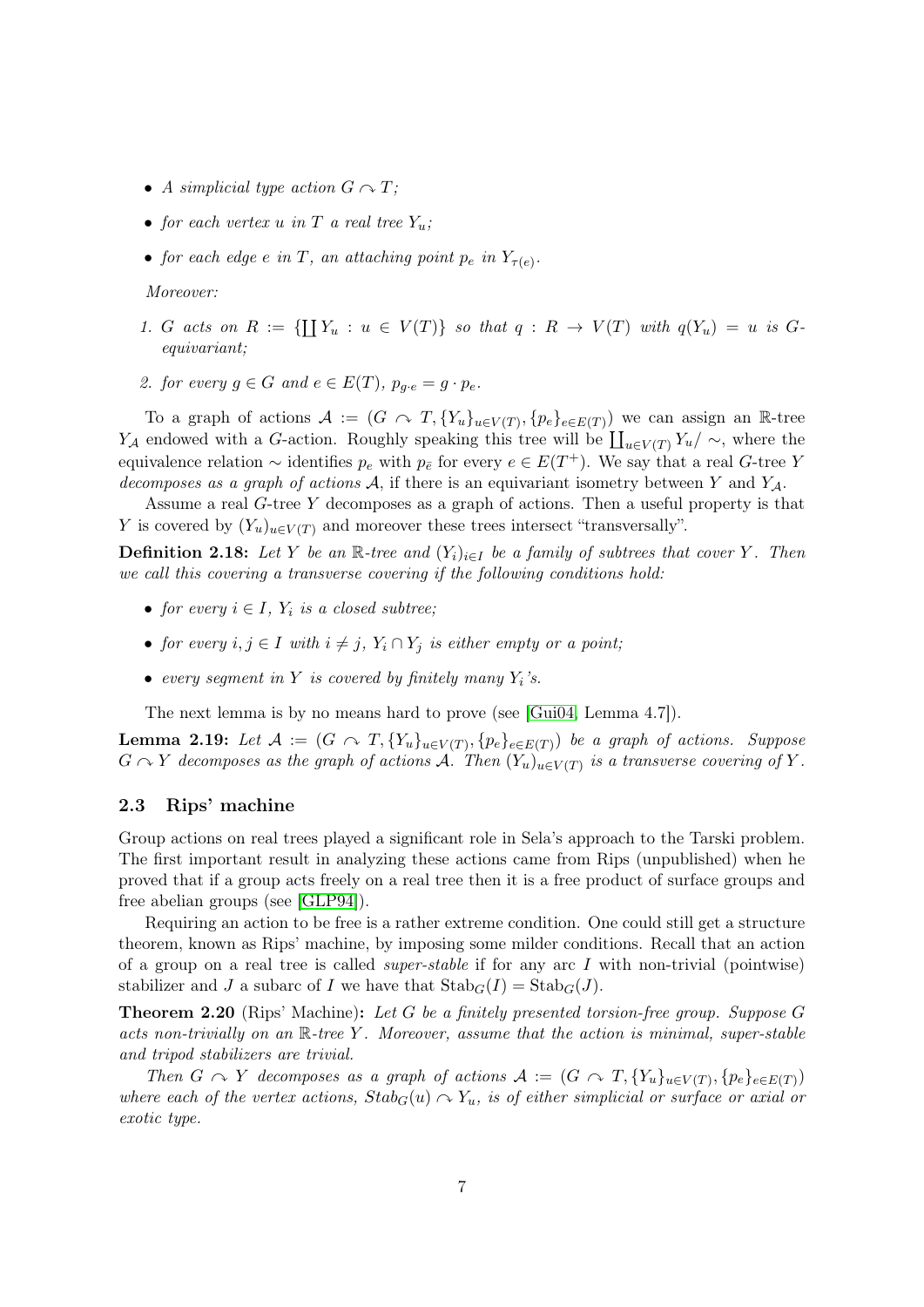**Remark 2.21:** Actions of exotic type have been discovered by Levitt (see  $\parallel$ ). Since the existence of an exotic type component implies that our group splits as a non trivial free product we will almost always be able to exclude them.

Also note that exotic type components in Rips' machine decomposition have the mixing property.

# 3 Limit Groups

#### 3.1 The space of projectivised equivariant pseudometrics

In this subsection we show how to construct geometrically a group equipped with a natural action on a real tree satisfying Rips' machine assumptions. The construction is credited to M.Bestvina and F.Paulin independently.

We fix a finitely generated group  $G$  and we consider the set of non-trivial equivariant pseudometrics  $d: G \times G \to \mathbb{R}^{\geq 0}$ , denoted by  $\mathcal{ED}(G)$ . We equip  $\mathcal{ED}(G)$  with the compact-open topology (where  $G$  is given the discrete topology). Note that convergence in this topology is given by:

$$
(d_i)_{i < \omega} \to d
$$
 if and only if  $d_i(1, g) \to d(1, g)$  (in R) for any  $g \in G$ 

Is not hard to see that  $\mathbb{R}^+$  acts cocompactly on  $\mathcal{ED}(G)$  by rescaling, thus the space of projectivised equivariant pseudometrics on G is compact.

We also note that any based G-space  $(X, *)$  (i.e. a metric space with a distinguished point equipped with an action of  $G$  by isometries) gives rise to an equivariant pseudometric on  $G$ as follows:  $d(g, h) = d_X(g \cdot *, h \cdot *)$ . We say that a sequence of G-spaces  $(X_i, *_i)_{i < \omega}$  converges to a G-space  $(X, *)$ , if the corresponding pseudometrics induced by  $(X_i, *_i)$  converge to the pseudometric induced by  $(X, *)$  in  $\mathcal{PED}(G)$ .

A morphism  $h: G \to H$  where H is a finitely generated group induces an action of G on  $X_H$  (the Cayley graph of H) in the obvious way, thus making  $X_H$  a G-space. We have:

<span id="page-7-0"></span>**Lemma 3.1** (Bestvina-Paulin Method): Let  $(h_n)_{n<\omega}$  :  $G \to \mathbb{F}$  be a sequence of non-trivial morphisms. Then for each  $n < \omega$  there exists a base point  $*_n$  in  $X_{\mathbb{F}}$  such that the sequence of G-spaces  $(X_{\mathbb{F}}, *_{n})_{n<\omega}$  has a convergent subsequence to a real G-tree  $(T, *)$ , where the action of G on T is non trivial.

*Proof.* We only give the idea and leave the proof for the reader. Choose the base points  $*_n$ so that they minimize the following function  $D_n(x) = \sum_{s \in S} d_{\mathbb{F}}(x, h_n(s) \cdot x)$  where S is a fixed finite generating set for G. Then choose the rescaling factors to be  $D_n(*_n)$ .  $\Box$ 

Moreover the following proposition is true.

**Proposition 3.2:** Assume  $G \curvearrowright^{\lambda} T$  is obtained as in Lemma [3.1](#page-7-0) and  $L := G/Ker\lambda$ , where  $Ker\lambda := \{g \in G | \lambda(g, x) = x \text{ for all } x \in T\}, \text{ then } L \text{ acts on } T \text{ as follows:}$ 

- (i) tripod stabilizers are trivial;
- (ii) arc stabilizers are Abelian;
- (iii) the action is super-stable.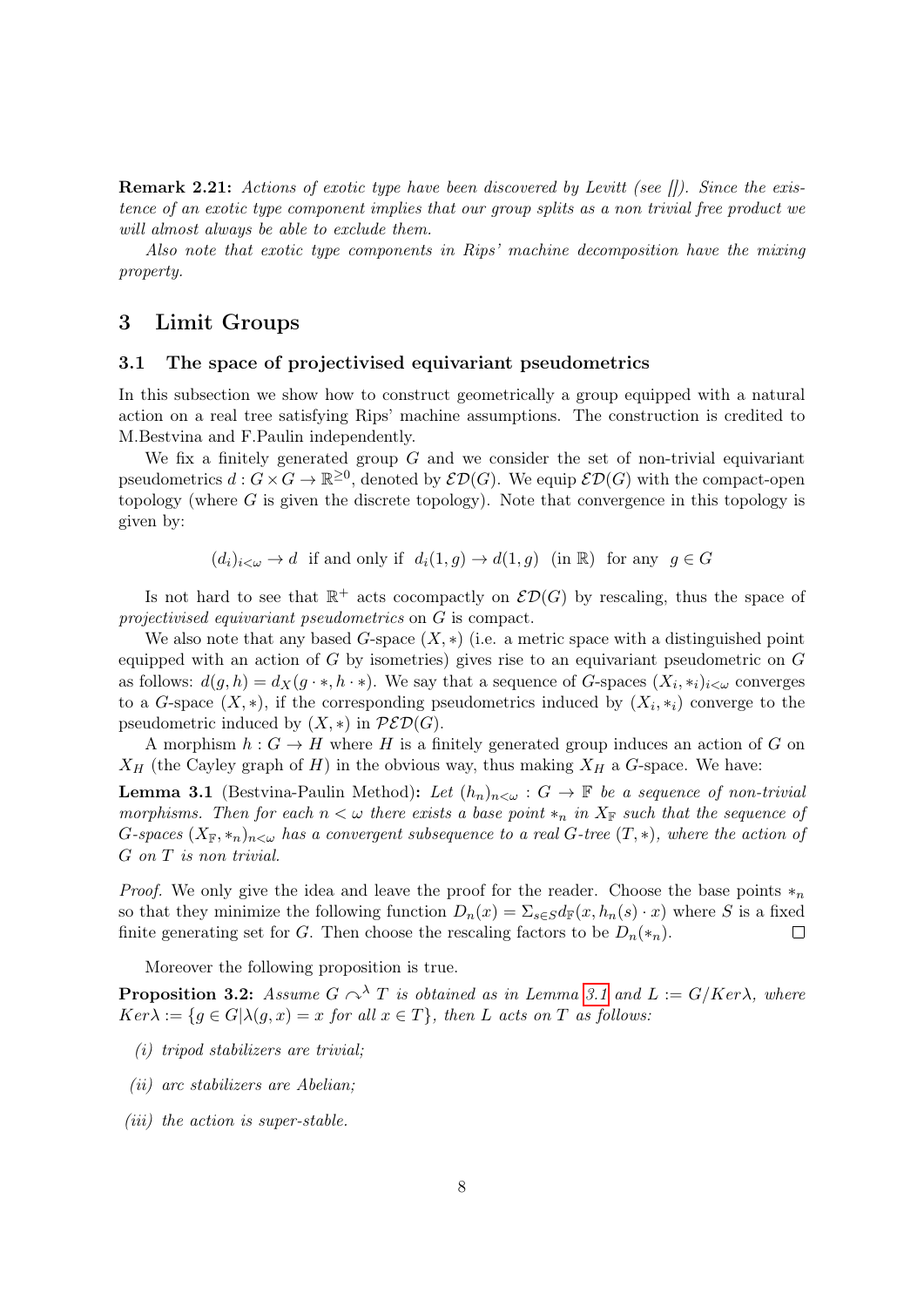Moreover, given the situation of Lemma [3.1](#page-7-0) one can approximate every point in the limiting tree T by a sequence of points of the converging subsequence.

**Lemma 3.3:** Assume  $(X_{\mathbb{F}}, *_{n})_{n<\omega}$  converges to  $(T,*)$  as in Lemma [3.1.](#page-7-0) Then for any  $x, y \in$ T, the following hold:

- there exists a sequence  $(x_n)_{n<\omega}$  such that  $\tilde{d}_n(x_n, g \cdot *_n) \to d_T(x, g \cdot *)$  for any  $g \in G$ , where  $\ddot{d}_n$  denotes the rescaled metric of  $X_{\mathbb{F}}$ , we call such a sequence an approximating sequence;
- if  $(x_n)_{n \leq \omega}$ ,  $(x'_n)_{n \leq \omega}$  are two approximating sequences for  $x \in T$ , then  $\hat{d}_n(x_n, x'_n) \to 0$ ;
- if  $(x_n)_{n\leq \omega}$  is an approximating sequence for x, then  $(g \cdot x_n)_{n\leq \omega}$  is an approximating sequence for  $g \cdot x$ ;
- if  $(x_n)_{n\leq \omega}$ ,  $(y_n)_{n\leq \omega}$  are approximating sequences for x, y respectively, then  $\hat{d}_n(x_n, y_n) \to$  $d_T(x,y)$ .

#### Remark 3.4:

- Is not hard to see that if  $h_n(g) = 1$  for all but finitely many n's in the above sequence of morphisms, then  $g \in Ker \lambda$ . Actually, when the limit tree is not a line, then  $Ker \lambda$  is exactly the set of g's that are eventually killed by  $(h_n)_{n\leq\omega}$ .
- the minimal subtree obtained by the Bestvina-Paulin method is isometric to a line if and only if for all but finitely many n,  $h_n(G)$  is cyclic.

**Definition 3.5:** A group L is called a limit group if it is obtained as the quotient of a finitely generated group by the kernel of the action on a real tree obtained as in Lemma [3.1.](#page-7-0)

Fact 3.6: Let L be a limit group. Then:

- L is torsion-free;
- $\bullet$  L is CSA:
- $\bullet$  L is either abelian or acts non-trivially on a simplicial tree with cyclic edge stabilizers;
- L is finitely presented.

### 4 Makanin-Razborov Diagrams for non-Abelian free groups

In this section we will develop the tools in order to describe "varieties" in non-Abelian free groups, i.e. solution sets of sytems of equations  $\Sigma(\bar{x}) = 1$  in a non-Abelian free group F. Our point of view will be group theoretic, so equivalently we are aiming to describe  $Hom(G_{\Sigma}, \mathbb{F})$ where  $G_{\Sigma}$  is the the group presented as  $\langle \bar{x} | \Sigma(\bar{x}) \rangle$ .

We will see that a special class of groups, the class of limit groups play a significant role in this description.

For the rest of this section we fix a non-Abelian free group F.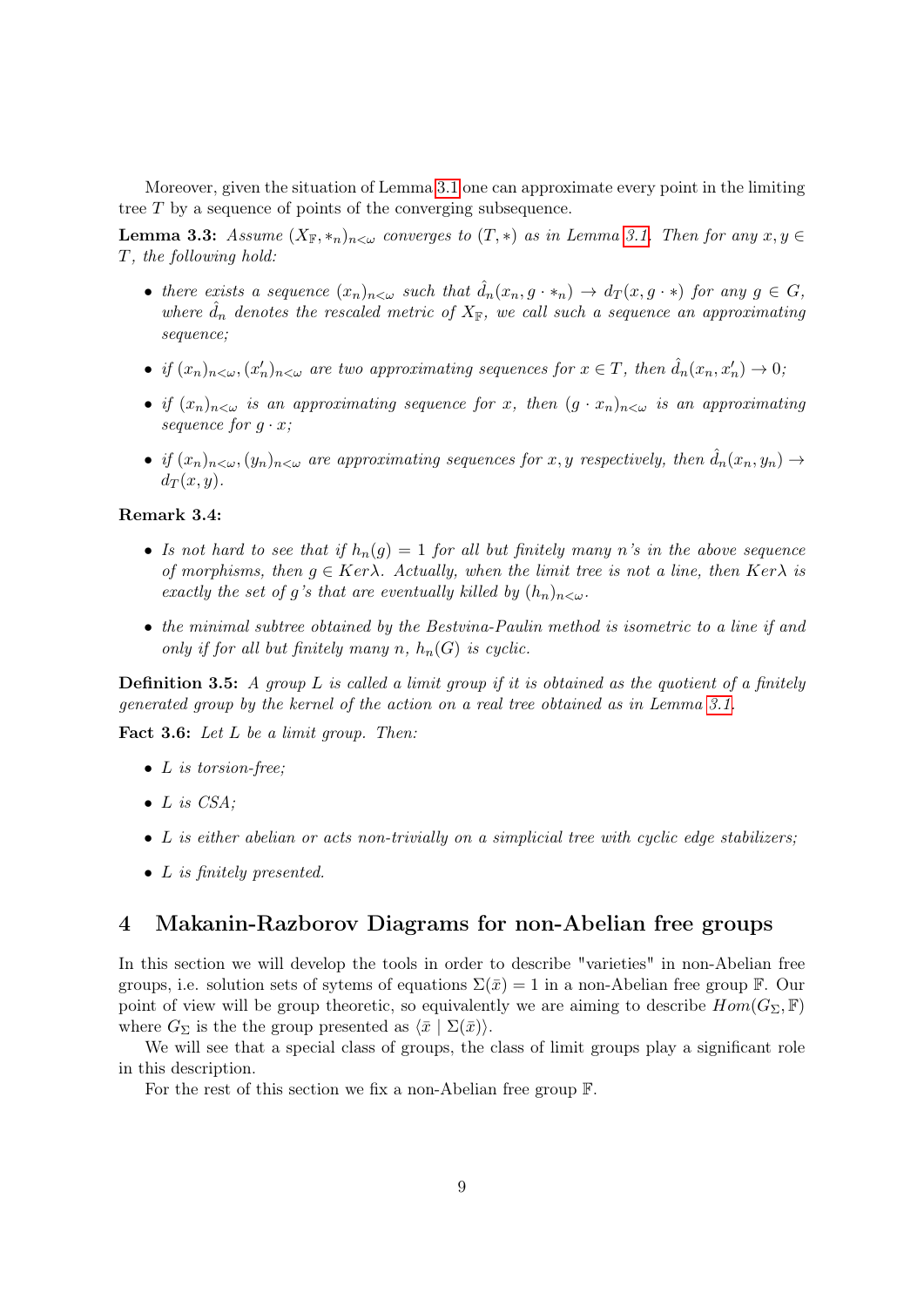#### 4.1 Equational Noetherianity

We start this subsection by describing  $Hom(G, \mathbb{F})$  in some particular cases.

- (Free Groups) Let G be a free group of rank n. Then  $Hom(G, \mathbb{F}) \cong \mathbb{F} \times \mathbb{F} \times \ldots \times \mathbb{F}$ n-times.
- (Free Abelian Groups) Let G be a free abelian group of rank n and consider the projection to the first factor  $p: \mathbb{Z}^n \to \mathbb{Z}$ . Then any morphism from G to F factors through p after precomposing by an automorphism of  $\mathbb{Z}^n$ , i.e. for any  $h: G \to \mathbb{F}$  there exists  $\alpha \in GL_n(\mathbb{Z})$ such that  $h \circ \alpha = h' \circ p$  for some  $h' : \mathbb{Z} \to \mathbb{F}$ . In this case  $Hom(G, \mathbb{F})$  is described by the one step "resolution"  $\mathbb{Z}^n \to \mathbb{Z}$  and the parametrization  $GL_n(\mathbb{Z}) \times \mathbb{F}$ .
- (Closed Surface Groups) Let  $\Sigma$  be an orientable closed surface of genus g. Then there exists an epimorphism  $p : \pi_1(\Sigma) \to \mathbb{F}_q$  such that any morphism from  $\pi_1(\Sigma)$  to F factors through p after precomposing by an automorphism of  $\pi_1(\Sigma)$  (see [] and []).

In the case of a non-orientable (closed) surface there exist finitely many epimorphisms  $p_i : \pi_1(\Sigma) \to \mathbb{F}_g$  for  $i \leq k$  such that any morphism from  $\pi_1(\Sigma)$  to  $\mathbb F$  factors through one of the  $p_i$  after precomposing by an automorphism of  $\pi_1(\Sigma)$ .

In both cases  $Hom(G, \mathbb{F})$  is described by a one step "resolution" (of finite width) and the parametrization  $Aut(\pi_1(\Sigma)) \times \mathbb{F}^g$ .

We seek such a description for any  $(f.g.)$  group G. We will see that for the first step as well as for proving the finite length of our "diagram" the equational Noetherianity of non-Abelian free groups is important.

Lemma 4.1 (Guba): A non-Abelian free group is equationally Noetherian, i.e. any system of equations is equivalent to a finite subsystem.

*Proof.*  $\mathbb{F}_2$  embedds in  $SL_2(\mathbb{Z})$ .

A more algebraic definition of limit groups can be given as follows. We recall that a sequence of morphisms between two groups  $(h_n)_{n<\omega}: G \to H$  is *convergent* if for any element  $g \in G$ , there exists a natural number  $n_q$  such that either  $h_n(g) = 1$  for all  $n > n_q$  or  $h_n(g) \neq 1$  for all  $n > n_g$ . To a convergent sequence one can naturally assign its stable kernel Ker $h_n := \{g \in G | h_n(g)$  is eventually trivial}.

**Lemma 4.2:** A (f.g) group L is a limit group if and only if there exists a convergent sequence of morphisms  $(h_n)_{n\lt\omega}: L \to \mathbb{F}$  with  $\text{Ker} h_n = \{1\}$ 

Now the following theorem is immediate. Recall that a group  $G$  is called  $\omega$ -residually free if for any finite subset  $X \subseteq G$  there exists a morphism to a free group  $h : G \to \mathbb{F}$  such that  $h \restriction X$  is injective. Similarly a group G is called residually free if for any non-trivial element  $g \in G$  there is a morphism to a free group  $h : G \to \mathbb{F}$  with  $h(g) \neq 1$ .

<span id="page-9-0"></span>**Theorem 4.3** (Sela): A finitely generated group is a limit group if and only if it is  $\omega$ -residually free.

Note that the strong result of the finite presentability of limit groups could have been used in order to prove Theorem [4.3.](#page-9-0) In fact, this is how Sela originaly proves it.

 $\Box$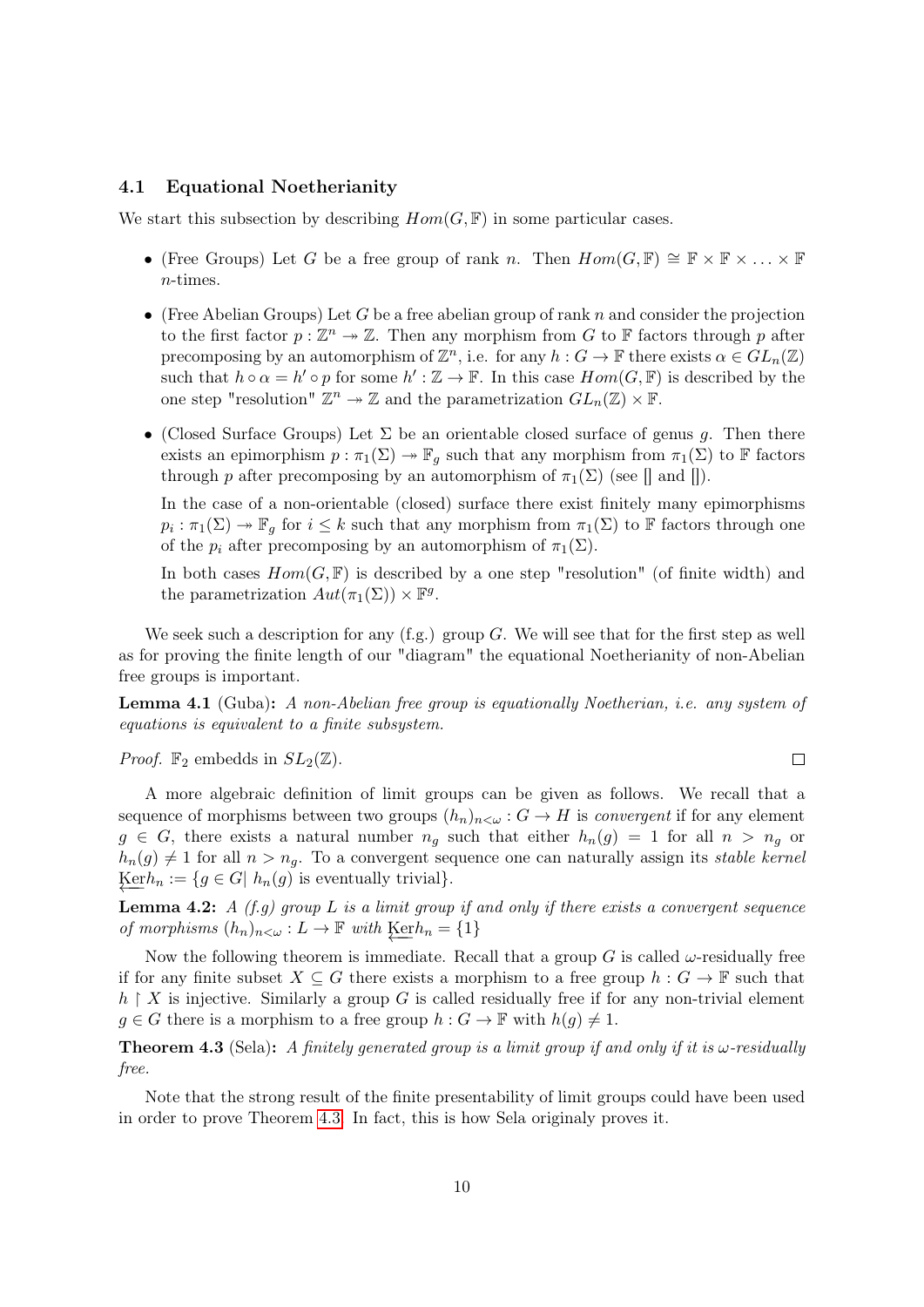<span id="page-10-0"></span>**Remark 4.4:** Any group G has a residually free quotient  $q : G \to RF(G)$  such that any morphism from G to  $\mathbb F$  factors through q. Thus when considering  $Hom(G, \mathbb F)$  we may always assume that G is residually free.

<span id="page-10-1"></span>**Lemma 4.5** (Finite Length): Any sequence of proper epimorphisms of residually free groups is finite.

*Proof.* Use the fact that if  $q : R_1 \to R_2$  is proper then there exists a morphism  $h : R_2 \to \mathbb{F}$  that does not kill a non-trivial element that is necessarily killed by  $q$  together with the equational Noetherianity of non-Abelian free groups.  $\Box$ 

Now we are ready to make the first step of the Makanin-Razborov diagram that will eventually give a description of  $Hom(G, \mathbb{F})$  for an arbitrary group G.

<span id="page-10-2"></span>**Theorem 4.6:** Let G be a  $(f,q.)$  group which is not a limit group. Then there exist finitely many (proper) epimorphisms  $\{q_i: G \to L_i\}_{i \leq k}$  such that each  $L_i$  is a limit group and each morphism from G to  $\mathbb F$  factors through one the  $q_i$ 's.

*Proof.* Since G is not a limit group, there exists a finite subset  $X \subset G$  such that any morphism from G to F kills some element of X. Thus we get the following "factor set"  $\{q_i : G \rightarrow$  $G/\langle x \rangle$  |  $x \in X$ }. By Remark [4.4](#page-10-0) and Lemma [4.5](#page-10-1) we may assume that  $G/\langle x \rangle$  are limit groups.

Theorem [4.6](#page-10-2) reduces the understanding of  $Hom(G, \mathbb{F})$  for a general (f.g.) group G to the case where  $G$  is a limit group.

The next theorem (which completes the construction of the Makanin-Razborov diagram) is hard to prove. The main dificulty lies on the "shortening argument" a strong tool whose explanation is postponed until the next subsection.

<span id="page-10-3"></span>**Theorem 4.7:** Let G be a (limit) group which is not free. Then there exist finitely many proper quotients  $\{q_i: G \to L_i\}_{i\leq k}$  such that each  $L_i$  is a limit group and any morphism from  $G$  to  $F$  factors through some  $q_i$  after precomposing by an automorphism of  $G$ , i.e. for any  $h: G \to \mathbb{F}$  there exists  $i \leq k$  and  $\alpha \in Aut(G)$  such that  $h \circ \alpha = h' \circ q_i$  for some  $h' : L_i \to \mathbb{F}$ .

Now we are ready to describe  $Hom(G, \mathbb{F})$  for G a (f.g.) group. Following Theorem [4.7](#page-10-3) and Lemma [4.5](#page-10-1) we can assign to  $Hom(G, \mathbb{F})$  a set of finite sequences of (proper) epimorphisms, called resolutions, that all start with  $G$  and end in a free group such that any morphism  $h: G \to \mathbb{F}$  "factors through some resolution".

Consider the following resolution:

$$
G \twoheadrightarrow L_1 \twoheadrightarrow L_2 \twoheadrightarrow \ldots \twoheadrightarrow L_k \twoheadrightarrow \mathbb{F}_n
$$

Then we say that  $h: G \to \mathbb{F}$  factors through the resolution if there exists an automorphism  $\alpha$ of G, a sequence of automorphisms  $(\alpha_i \in Aut(L_i))_{i \leq k}$  and a morphism from  $\mathbb{F}_n$  to  $\mathbb{F}$  such that  $h = h' \circ \dots \circ \dots$ 

In particular  $Hom(G, \mathbb{F})$  is described by finitely many resolution each parametrized by a group of the form  $Aut(G) \times Aut(L_1) \times ... \times Aut(L_k) \times \mathbb{F}^n$ .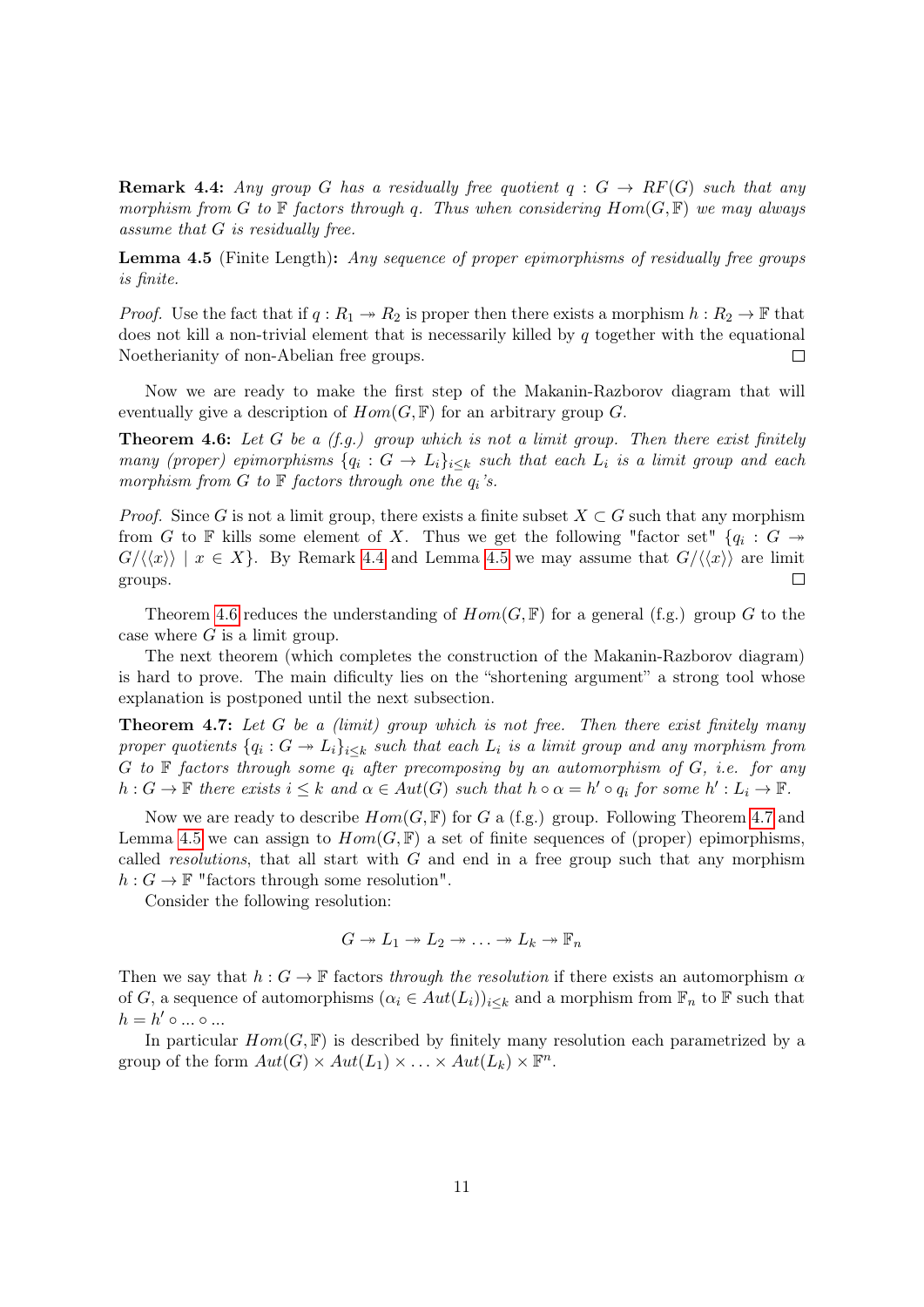#### 4.2 The Shortening Argument

The shortening argument is a deep geometric tool first used by Rips and Sela where they proved that the group of modular automorphisms (they call it the group of internal automorphisms) of a torsion-free freely indecomposable hyperbolic group has finite index in the full automorphism group. There are many variations of the shortening argument which is part of its power. In these notes we will present two of the variations and quickly sketch their proof.

We start with a few definitions.

Definition 4.8: Let G be a finitely generated group, with a fixed finite generating set S, and  $h: G \to \mathbb{F}$ . Then:

- the length of h is defined as  $\mathfrak{l}(h) := \sum_{s \in S} \{d_X(1,h(s) \cdot 1)\}\,$ , where  $d_X$  denotes the usual metric in the Cayley graph  $X$  of  $\mathbb{F}$ ;
- h is called short if  $\mathfrak{l}(h) \leq \mathfrak{l}(Conj(\gamma) \circ h \circ \sigma)$  for any  $\gamma \in \mathbb{F}$  and any  $\sigma \in Aut(G)$ .

<span id="page-11-1"></span>**Theorem 4.9:** Let G be a f.p. group and  $(h_n)_{n<\omega}: G \to \mathbb{F}$  be a sequence of non-trivial short morphisms. Then either  $G$  acts on a (simplicial) tree with trivial edge stabilizers or the limit action induced as in Lemma [3.1](#page-7-0) is not faithful.

Sketch. Assume, for the sake of contradiction, that the induced action on the limiting real tree is faithful. Thus, we can analyze it using Rips' machine (see figure [1\)](#page-11-0). Moreover we may assume that no exotic components exist, since otherwise the group splits as a non trivial free product and this induces an action on a (simplicial) tree with trivial edge stabilizers.

Note that the choice of short morphisms implies that the base point in the limit is approximated by the sequence of trivial elements in  $X_{\mathbb{F}}$ . The hard part of the shortening argument is to show that we can "shorten" simultaneously all segments of the form  $[*, s \cdot *]$  (for s an element in the generating set of  $G$ ) using automorphisms of the stabilizers of the components that these segments intersect. We will supress somehow that in the case of simplicial components the "shortening" happens in the approximating sequence and not in the limiting real tree.



<span id="page-11-0"></span>Figure 1: Rips' Decomposition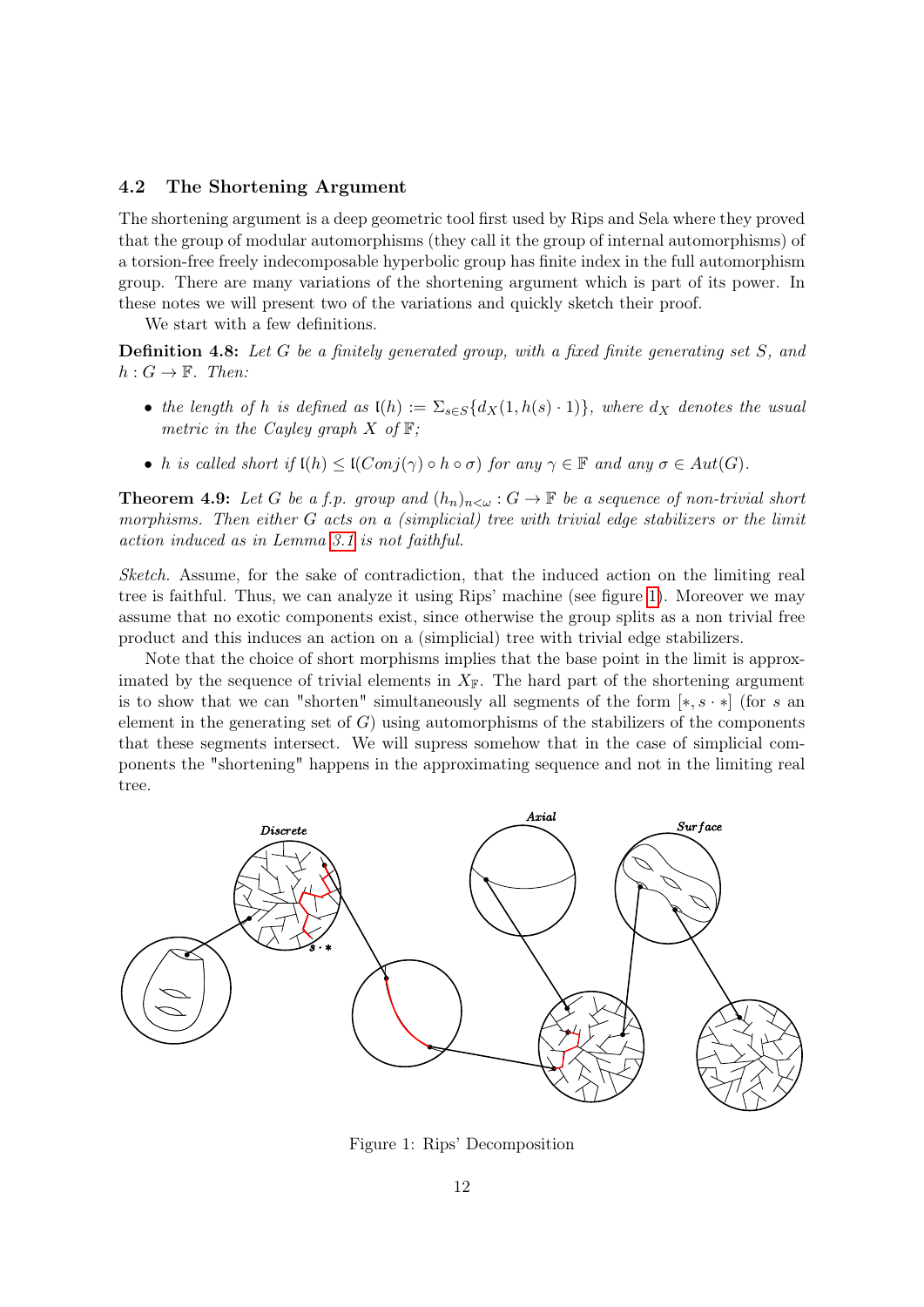This would imply that in the approximating sequence  $d_X(1, h_n(\sigma((s))) \cdot 1) < d_X(1, h_n(s) \cdot 1)$ for almost every  $n < \omega$  contradicting the shortness of  $h_n$ .  $\Box$ 

We will also consider morphisms that are short but only relative to some  $(f.g.)$  subgroup of a f.g. group.

**Definition 4.10:** Let G be a (f.g.) group and H a (f.g.) subgroup. Then  $h : G \to \mathbb{F}$  is called short with respect to H if  $\mathfrak{l}(h) \leq \mathfrak{l}(Conj(\gamma) \circ h \circ \sigma)$  for any  $\gamma \in C_{\mathbb{F}}(h(H))$  and any  $\sigma \in Aut_H(G)$ .

Similarly to Theorem [4.9](#page-11-1) we have:

<span id="page-12-0"></span>**Theorem 4.11:** Let G be a finitely presented group freely indecomposable with respect to a finitely generated subgroup H. Suppose  $(h_n)_{n<\omega}: G \to \mathbb{F}$  is a sequence of non-trivial short morphisms with respect to  $H$ , converging to an action of  $G$  on a real tree as in Lemma [3.1](#page-7-0) where H fixes a point. Then the action is not faithful.

### 5 Towers

Towers or more precisely groups that have the structure of an  $\omega$ -residually free tower (in Sela's terminology), were introduced in [\[Sel01,](#page-19-0) Definition 6.1]. We will see in the next section that they provide examples of groups for which Merzlyakov's theorem (see [\[Mer66\]](#page-19-9)) naturally generalizes (up to some fine tuning). In practice, towers appear as completions of well-structured MR resolutions of limit groups (see Definitions 1.11 and 1.12 in [\[Sel03\]](#page-19-1)).

We start by defining the main building blocks of a tower, namely free abelian flats and surface flats.

**Definition 5.1** (Free abelian flat): Let G be a group and H be a subgroup of G. Then G has the structure of a free abelian flat over H, if G is the amalgamated free product  $H *_{A} (A \oplus \mathbb{Z})$ where A is a maximal abelian subgroup of H.

Before moving to the definition of a hyperbolic floor we recall that if  $H$  is a subgroup of a group G then a morphism  $r: G \to H$  is called a *retraction* if r is the identity on H.

**Definition 5.2** (Hyperbolic floor): Let G be a group and H be a subgroup of G. Then  $G$ has the structure of a hyperbolic floor over  $H$ , if  $G$  acts minimally on a tree  $T$  and the action admits a Bass-Serre presentation  $(T^1, T^0, {\{\gamma_e\}})$  such that:

- the set of vertices of  $T^0$  is partitioned in two sets,  $V_1$  and  $V_2$ , where all the vertices in V<sup>1</sup> are surface type vertices;
- $T^1$  is bipartite between  $V_1$  and  $V(T^1) \setminus V_1$ ;
- H is the free product of the stabilizers of vertices in  $V_2$ ;
- either there exists a retraction  $r: G \to H$  that, for every  $v \in V_1$ , sends  $\text{Stab}_G(v)$  to a non-Abelian image or H is cyclic and there exists a retraction  $r': G * \mathbb{Z} \to H * \mathbb{Z}$  which, for every  $v \in V_1$ , sends  $\text{Stab}_G(v)$  to a non-Abelian image.

If a group has the structure of a hyperbolic floor (over some subgroup), and the corresponding Bass-Serre presentation contains just one surface type vertex then we call the hyperbolic floor a surface flat.

We use surface and free abelian flats in order to define towers.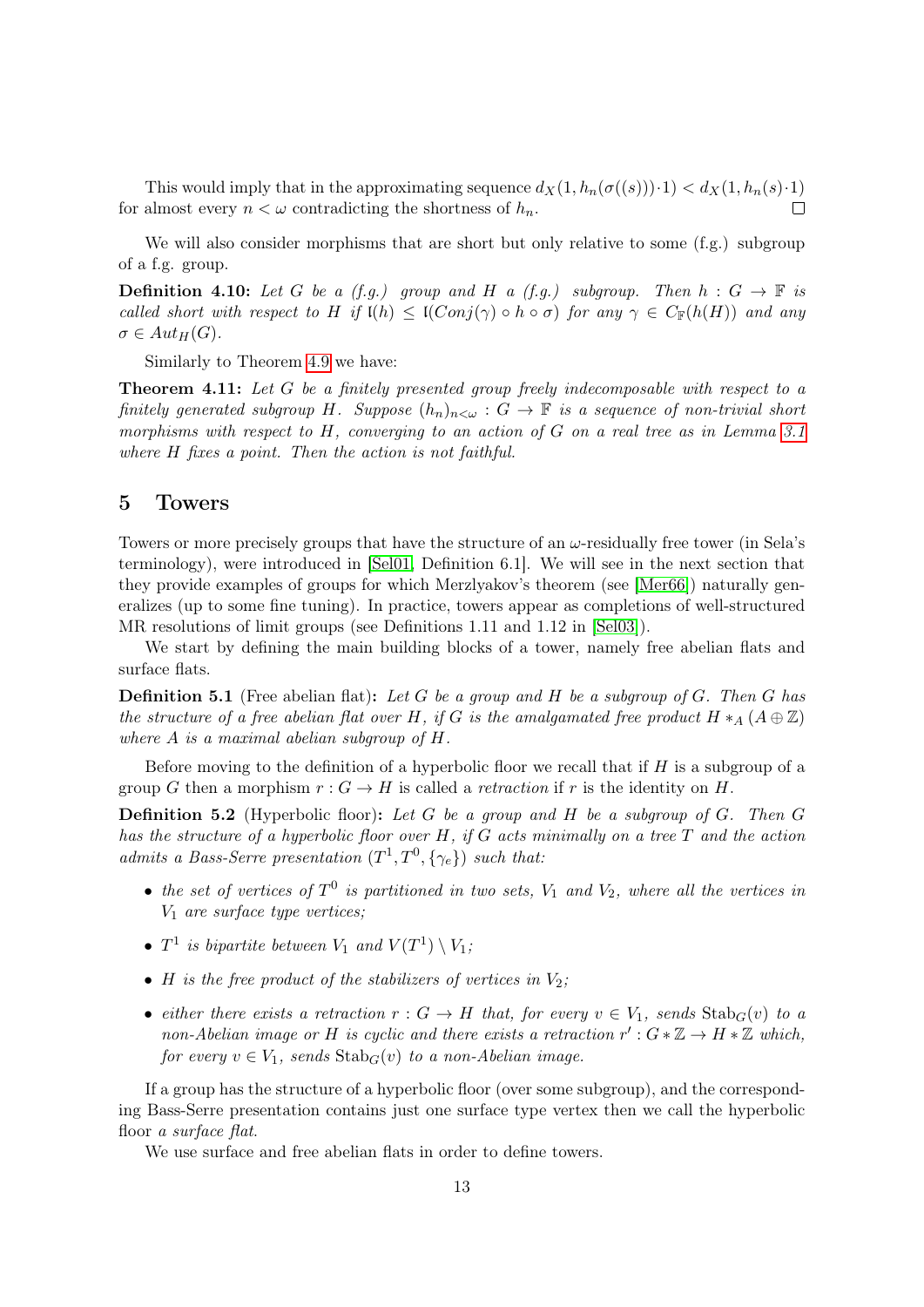

Figure 2: A graph of groups corresponding to a hyperbolic floor

**Definition 5.3:** A group G has the structure of a tower (of height m) over a subgroup H if there exists a sequence  $G = G^m > G^{m-1} > \ldots > G^0 = H$ , where for each i,  $0 \le i < m$ , one of the following holds:

- (i)  $G^{i+1}$  is the free product of  $G^i$  with either a free group or with the fundamental group of a closed surface of Euler characteristic at most  $-2$ ;
- (ii)  $G^{i+1}$  has the structure of a surface flat over  $G^i$ ;
- (iii)  $G^{i+1}$  has the structure of a free abelian flat over  $G^i$ .



Figure 3: A tower over  $H$ .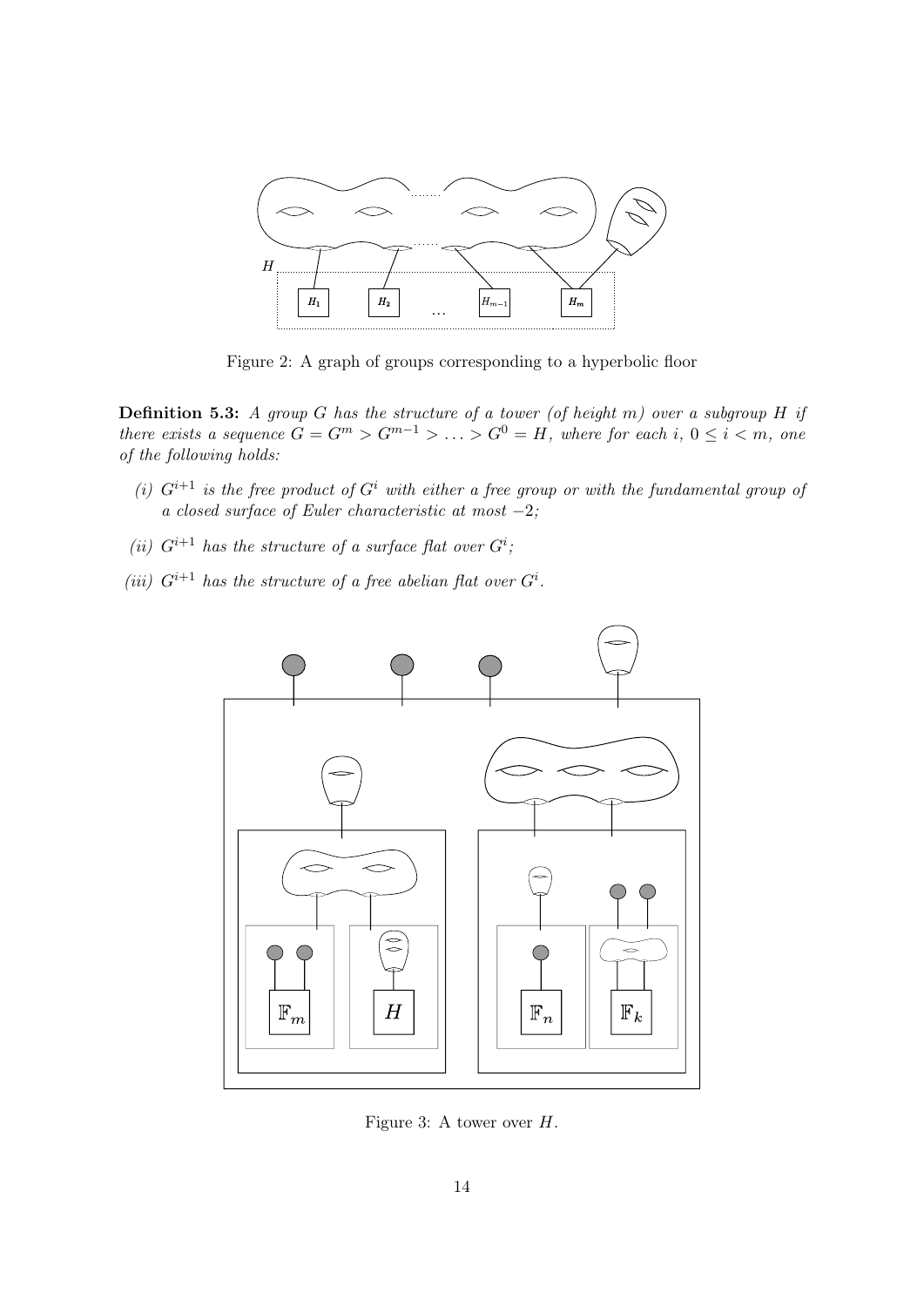One can see that a group that has the structure of a tower over the trivial subgroup (or even over a limit group) is a limit group, but not every limit group admits the structure of a tower.

Following the (non-trivial) observation above, it would have been very convenient, as we shall see in the sequel, if every "irreducible variety" in a non-Abelian free group, could be assigned a "co-ordinate" group which admits the structure of a tower. The next theorem of Sela says that every "irreducible variety" can be split in finitely many subsets where each one of them is the projection of an "irreducible variety" whose co-ordinate group has the structure of a tower.

<span id="page-14-1"></span>**Theorem 5.4:** Let  $L := \langle \bar{x} | \Sigma(\bar{x}) \rangle$  be a limit group. Then there exists finitely many groups  $T_1(\bar{x}, \bar{y}), \ldots, T_k(\bar{x}, \bar{y})$  (generated by  $\bar{x}, \bar{y}$ ) that have the structure of a tower, such that:

- for any  $i \leq k$  either L or a quotient of L embedds in  $T_i$ ;
- for any morphism  $h: L \to \mathbb{F}$ , there exists  $i \leq k$  such that h extends to a morpshism from  $T_i$  to  $\mathbb F$ .

Note that a group G is said to have the structure of a *hyperbolic tower* if no abelian flat occurs in its "construction".

The following remarkable theorems hold for hyperbolic towers.

**Theorem 5.5** (Sela): A (f.g.) group G is a model of the theory of the free group if and only if it has the structure of a (non-Abelian) hypebolic tower over  $\{1\}$ .

**Theorem 5.6** (Perin): Let H be a torsion free hyperbolic group and  $\Gamma$  be an elementary subgroup. Then H admits the structure of a hyperbolic tower over  $\Gamma$ .

### 6 Merzlyakov' s Theorem and Generalizations

Merzlyakov proved the following theorem in order to prove that the positive theories of non-Abelian free groups are equal.

**Theorem 6.1:** Let  $\Sigma(\bar{x}, \bar{y}) = 1$  be a system of equations over  $\mathbb{F} := \langle \bar{a} \rangle$ . Suppose  $\mathbb{F} \models$  $\forall \bar{x} \exists \bar{y}(\Sigma(\bar{x}, \bar{y}, \bar{a}) = 1)$ . Then there exists a retraction  $r : G_{\Sigma} \rightarrow \langle \bar{x} \rangle * \mathbb{F}$ , where  $G_{\Sigma} :=$  $\langle \bar{x}, \bar{y}, \bar{a} \mid \Sigma(\bar{x}, \bar{y}, \bar{a}) \rangle.$ 

For a slightly extended version of Merzlyakov's theorem we first need to define the notion of a test sequence.

**Definition 6.2:** A sequence of tuples,  $(b_1(n), \ldots, b_k(n))_{n \leq \omega}$ , in  $\mathbb{F}$  is called a test sequence if the tuple  $(b_1(n),...,b_k(n))$  satisfies the small cancellation property  $C'(1/n)$  in  $\mathbb{F}$ , for  $n < \omega$ .

Certainly one can follow Merzlyakov's proof for the following extended version of his theorem. We have chosen to give a geometric proof, on the expense of simplicity, merely because the geometric methods suggest some natural generalizations.

<span id="page-14-0"></span>**Theorem 6.3:** Let  $\Sigma(\bar{x}, \bar{y}) = 1$  be a system of equations over  $\mathbb{F} := \langle \bar{a} \rangle$ . Let  $(\bar{b}_n)_{n \leq \omega}$  be a test sequence of tuples in  $\mathbb F$  such that for each n there exists a tuple  $\bar{c}_n$  with  $\mathbb F \models \Sigma(b_n, \bar{c}_n, \bar{a}) = 1$ . Then there exists a retract  $r : G_{\Sigma} \to \langle \bar{x} \rangle * \mathbb{F}$ , where  $G_{\Sigma} := \langle \bar{x}, \bar{y}, \bar{a} \mid \Sigma(\bar{x}, \bar{y}, \bar{a}) \rangle$ .

*Proof.* We fix a basis for F and let  $\bar{x}, \bar{y}, \bar{a}$  be the fixed generating set for  $G_{\Sigma}$ . Since for each n there exists a morphism  $g_n: G_{\Sigma} \to \mathbb{F}$  given by  $\bar{x} \mapsto \bar{b}_n$ ,  $\bar{y} \mapsto \bar{c}_n$ ,  $\bar{a} \mapsto \bar{a}$ , we choose  $g_n$  to be short with respect to  $\langle \bar{x}, \bar{a} \rangle$ .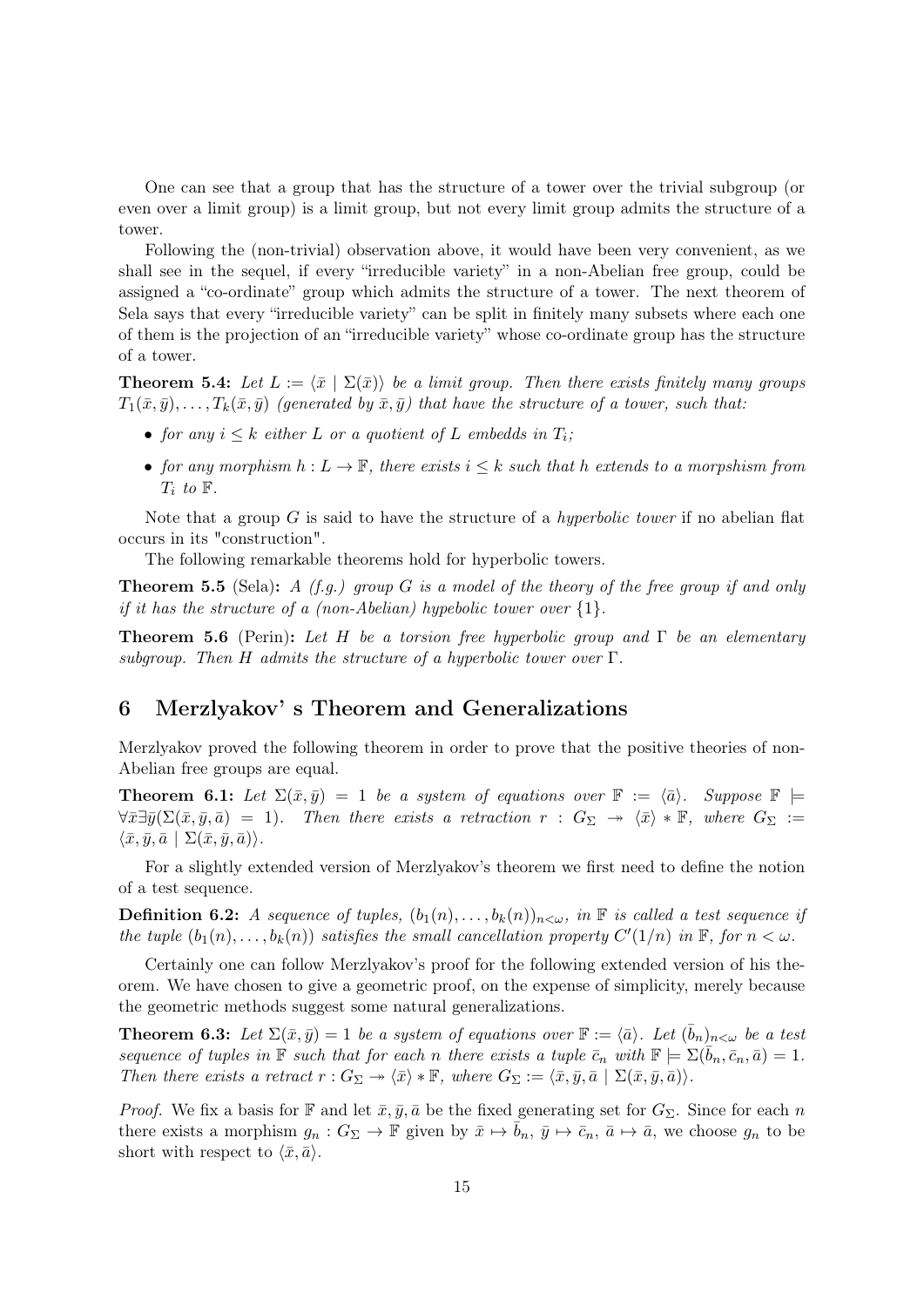By Lemma [3.1](#page-7-0) a subsequence of  $(X_F, 1)$  converges to an R-tree  $(T, *)$  endowed with an action  $G_{\Sigma} \curvearrowright^{\lambda} T$ . Note that since  $g_n(G_{\Sigma})$  is non-Abelian for every  $n < \omega$ , we have that T is not a line.

We consider the limit group  $L := G_{\Sigma}/Ker\lambda$ , and let  $\eta : G_{\Sigma} \to L$  be the canonical quotient map. We note that, by the properties of the test sequence,  $\eta$  is injective on  $\langle \bar{x}, \bar{a} \rangle$ . Moreover, since T is not a line we have that there is a sequence of morphisms  $(h_n)_{n<\omega}:L\to\mathbb{F}$  such that  $g_n = h_n \circ \eta$  for all but finitely many  $n < \omega$ . We argue that we may assume that L is freely indecomposable with respect to  $\eta(\langle \bar{x}, \bar{a} \rangle)$  (still denoted  $\langle \bar{x}, \bar{a} \rangle$ ). If not, then we continue with the smallest free factor of L containing  $\langle \bar{x}, \bar{a} \rangle$  and the restriction of  $(h_n)_{n < \omega}$  on this free factor (after been made short with respect to  $\langle \bar{x}, \bar{a} \rangle$ ). Lemma [4.5](#page-10-1) ensures us that after finitely many steps we get what we wanted.

It is immediate that the sequence of morphisms,  $(h_n)_{n<\omega}$ , is short with respect to  $\langle \bar{x}, \bar{a} \rangle$ , and induces a faithful action of  $L$  on the real tree  $T$  (which is not a line). This action can be analyzed using Rips' machine and by Theorem [4.11](#page-12-0)  $\langle \bar{x}, \bar{a} \rangle$  does not fix any point. Thus, let  $\bar{x} = x_1, \ldots, x_m, x_{m+1}, \ldots, x_l$  where  $x_i$  moves  $*$  if and only if  $i \leq m$  (note that at least  $x_1$ ) moves  $\ast$ , since the tuple  $\bar{a}$  fixes it). We first prove that the minimal subtree  $T_{min}$  that  $\langle \bar{x}, \bar{a} \rangle$ acts on lies in the discrete part of T. The following claim will prove very useful.

*Claim:* Let  $1 \leq i \leq k$  and  $I \subseteq [*, x_i \cdot *]$  be an arc. Then for any  $g \in L \setminus \{1\}$  and any  $j \leq k$  we have that gI intersects  $[*, x_i \cdot *]$  trivially.

*Proof of Claim:* Suppose, for the sake of contradiction, that  $gI \cap [*,x_i \cdot *]$  is non-trivial for some  $j \leq m$ . Without loss of generality we may assume that  $gI \subseteq [*, x_j \cdot *]$ . Let  $I = [a, b]$  and suppose  $(a_n)_{n\leq \omega}$ ,  $(b_n)_{n\leq \omega}$  be sequences approximating a, b respectively and  $\gamma$  be an element of  $G_{\Sigma}$  such that  $\eta(\gamma) = g$ . The segment  $[a_n, b_n]$  in  $X_{\mathbb{F}\ast\mathbb{F}_{k_n}}$  contains a word, w, which is a subword of  $h_n(x_i)$  and similarly the segment  $[h_n(\gamma)a_n, h_n(\gamma)b_n]$  contains the same word, w, and is a subword of  $h_n(x_j)$ . Since g is non-trivial,  $h_n(\gamma)$  acts freely for arbitrarily large n, thus w is a piece. But this contradicts the small cancellation hypothesis  $C'(1/n)$  of the test sequence.



Figure 4: Part of the Cayley graph of F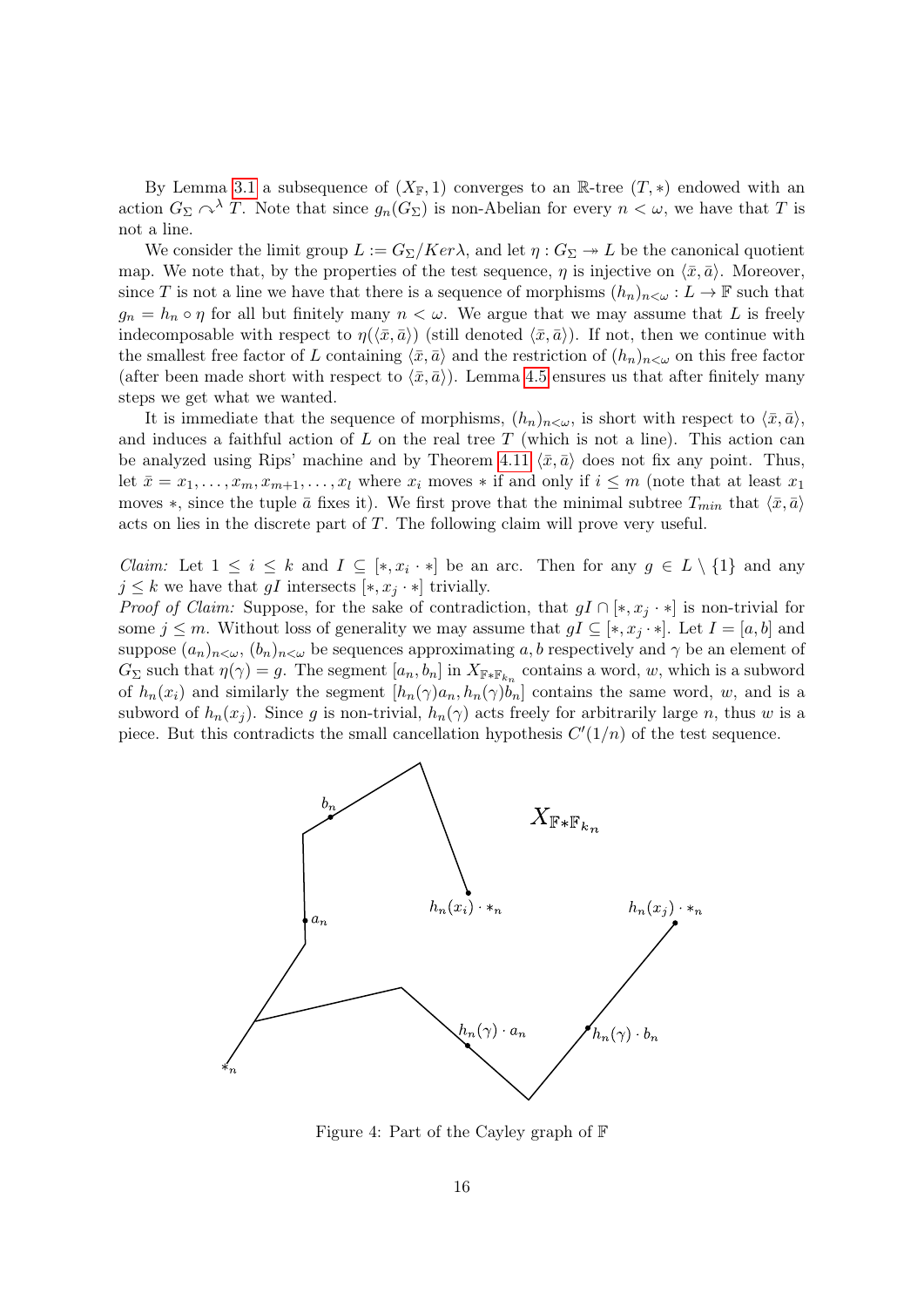Now, since  $T_{min}$  is covered by translates of the convex hull of  $\{*, x_1, \dots, x_m, *\}$  we have that  $T_{min}$  intersects the components of the real tree T having the mixing property only in finitely many points, thus  $T_{min}$  is on the discrete part of  $T$ .

We continue by proving that  $T$  is discrete by showing that no component with the mixing property may exist. Suppose, for the sake of contradiction, that an exotic type component exists this induces a non-trivial free splitting of  $L = L_1 * L_2$  where  $\langle \bar{x} \rangle \leq L_1$ , contradicting the fact that L is freely indecomposable with respect to  $\langle \bar{x} \rangle$ . If an axial or a surface type component exists, then  $[*, y_i \cdot *]$  for some  $y_i \in \bar{y}$  would intersect it non-trivially (since L.\* spans T). But then, by standard arguments we could shorten the length of  $h_n(y_i)$  keeping  $\bar{x}$ fixed, contradicting the assumption that  $h_n$  is short with respect to  $\bar{x}$ .

So we are left with a discrete action of  $L$  on  $T$ . Note that by our previous Claim all edges in  $T_{min}$  are trivially stabilized. Using the shortening argument once again we can prove that all edges in T are trivially stabilized. If not, then as before some segment of the form  $[*, y_i \cdot *]$ would contain a non-trivially stabilized edge and by standard arguments we can shorten the length of  $h_n(y_i)$  fixing  $\bar{x}$ , contradicting the assumption that  $h_n$  is short with respect to  $\bar{x}$ .

Finally, we claim that for each  $y_i$  we have that  $y_i \cdot * = w_i(x_1, \ldots, x_m) \cdot *$  for some word  $w_i(x_1, \ldots, x_m) \in \langle x_1, \ldots, x_m \rangle$ . If not, then we have that there is some  $g \in L$  such that  $[*, g \cdot *]$ is a proper subarc of  $[* , x_i \cdot *]$  for some  $i \leq m$ . This can be easily shown that contradicts the small cancellation hypothesis of the test sequence  $(h_n(\bar{x}))_{n\leq \omega}$ . Thus, L inherits a splitting of the form  $\langle x_1, \ldots, x_m \rangle * \text{Stab}(*)$ .

We continue in the same manner with Stab(∗), after finitely many steps, we obtain a free decomposition of L as  $\langle x_1, \ldots, x_l \rangle * L_0$ , with  $\langle \bar{a} \rangle \leq L_0$ , and morphisms from  $L_0$  to  $\langle \bar{a} \rangle$  fixing  $\bar{a}$ . So we have a retract from L to  $\langle \bar{x} \rangle * \langle \bar{a} \rangle$ . This gives us a retract from  $G_{\Sigma}$  to  $\langle \bar{x} \rangle * \mathbb{F}$ , as we wanted.  $\Box$ 

**Theorem 6.4:** Let  $\Sigma(\bar{x}, \bar{y}) = 1$  be a system of equations over  $\emptyset$ . Let  $(\bar{b}_n)_{n < \omega}$  be a test sequence of tuples in  $\mathbb F$  such that for each n there exists a tuple  $\bar{c}_n$  with  $\mathbb F \models \Sigma(b_n, \bar{c}_n) = 1$ . Then there exists a retract  $r: G_{\Sigma} \rightarrow \langle \bar{x} \rangle$ .

*Proof.* As in the proof above we choose a sequence of morphisms,  $(g_n)_{n<\omega}$ , which is short with respect to  $\langle \bar{x} \rangle$ . And we consider the induced action of  $G_{\Sigma}$  on a real tree T. In this case the only obstacle to directly applying the proof of Theorem [6.3](#page-14-0) is that we may have that the real tree T is isometric to a line. Note that  $\bar{x}$  should be a singleton, say x (if not the image  $g_n(G_\Sigma)$  is non-Abelian thus T cannot be isometric to a line). We consider the quotient group, L, of  $G_{\Sigma}$  by the stable kernel  $\underline{\text{Ker}}g_n$ . We note that there exists a sequence of morphisms  $(h_n)_{n\leq \omega}: L \to \mathbb{F}_{k_n}$  such that  $g_n = h_n \circ \eta$  for all but finitely many  $n < \omega$ , where  $\eta$  is the canonical quotient map from  $G_{\Sigma}$  to L.

It is easy to see that L is abelian and  $(h_n)_{n<\omega}$  is short with respect to  $\eta(\langle x \rangle) = \langle x \rangle$  (since  $\eta$  is injective on  $\langle x \rangle$ ).

We consider the limit action  $\lambda$  of L, induced by the sequence  $(h_n)_{n<\omega}$ , on a real tree T' (which is again isometric to a line). We may assume that x does not fix a point. If not, then x fixes the whole line, and L is the direct product  $Ker\lambda \oplus \mathbb{Z}^l$  for some  $l < \omega$  with  $\langle x \rangle \leq Ker\lambda$ . We can continue with  $Ker\lambda$ , by Lemma [4.5,](#page-10-1) in finitely many steps we have that x cannot fix a point.

Finally, we claim that the translation length of  $\eta(y_i)$  for any  $y_i \in \bar{y}$  is a multiple of the translation length of x. If not, then we have  $g \in L$  such that  $0 < tr(g) < tr(x)$ . Thus, we can find a proper non-trivial subarc, I, of  $[*, x \cdot *]$  such that  $gI \subset [*, x \cdot *]$ , contradicting the small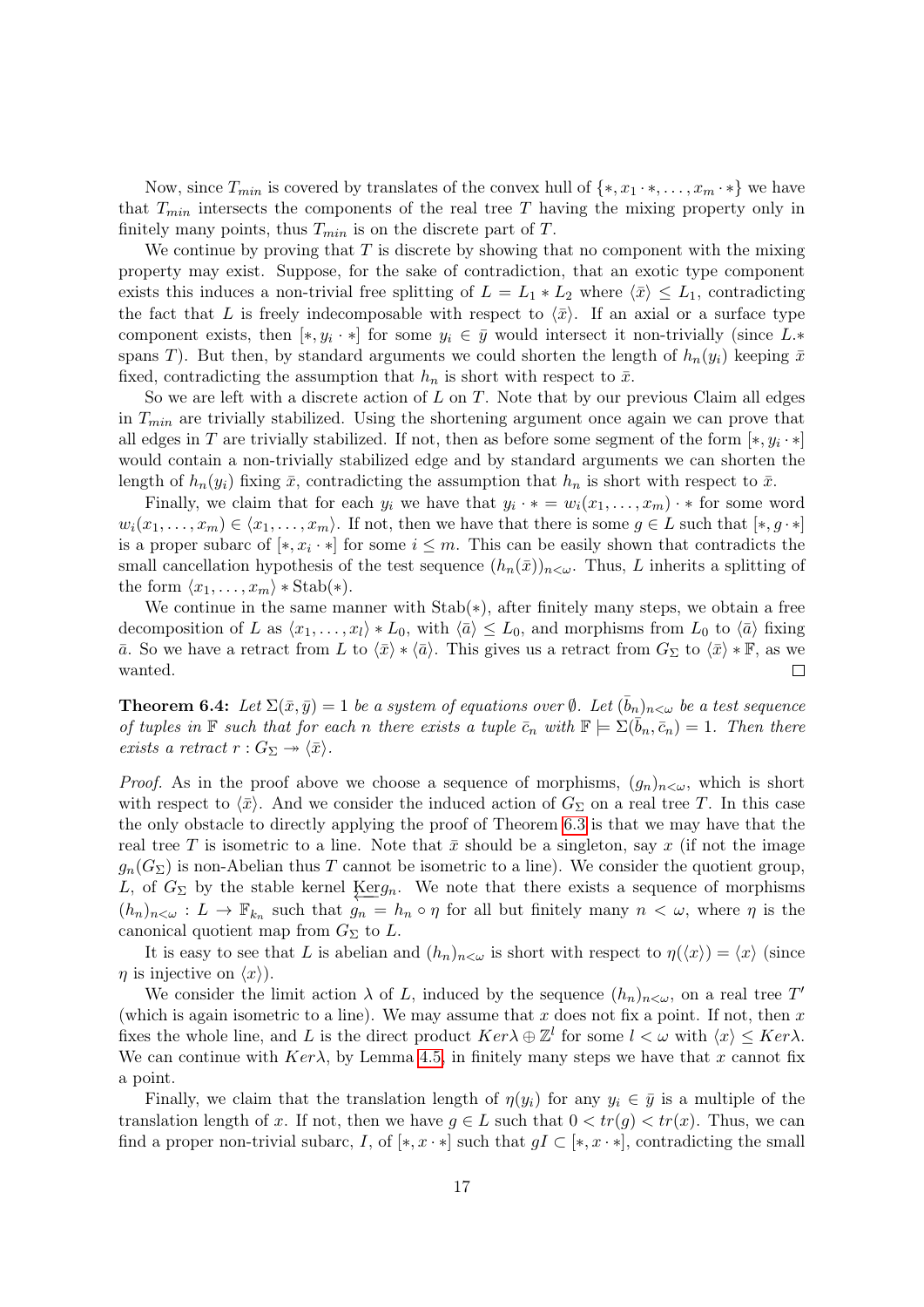cancellation hypothesis of the test sequence  $(h_n(x))_{n\leq \omega}$ . This, shows that L acts discretely on the line and  $L = \langle x \rangle$  as we wanted.

The rest of the proof follows the proof of Theorem [6.3.](#page-14-0)

 $\Box$ 

Merzlyakov's theorem extends to the case where the universal variables are "bounded" by a variety that corresponds to group that has the structure of a hyperbolic tower.

**Theorem 6.5:** Let  $\Sigma(\bar{x}, \bar{y}) = 1$  be a system of equations over  $\mathbb{F} := \langle \bar{a} \rangle$  and  $G_T := \langle \bar{x}, \bar{a} \mid T(\bar{x}, \bar{a}) \rangle$ be a group that has the structure of a hyperbolic tower over  $\mathbb{F}$ . Suppose  $\mathbb{F} \models \forall \bar{x}(T(\bar{x}, \bar{a}) = 1 \rightarrow \bar{a})$  $\exists \bar{y}(\Sigma(\bar{x}, \bar{y}, \bar{a}) = 1)).$  Then there exists a retraction  $r : G_{\Sigma} \to G_T$ .

Finally the following generalization allow us to consider inequalities as well.

<span id="page-17-0"></span>**Theorem 6.6:** Let  $\Sigma(\bar{x}, \bar{y}) = 1$  be a system of equations over  $\mathbb{F} := \langle \bar{a} \rangle$  and  $\Psi(\bar{x}, \bar{y}, \bar{a})$  a set of words in  $\langle \bar{x}, \bar{y}, \bar{a} \rangle$ . Let  $G_T := \langle \bar{x}, \bar{a} \mid T(\bar{x}, \bar{a}) \rangle$  be a group that has the structure of a hyperbolic tower over F. Suppose  $\mathbb{F} \models \forall \bar{x}(T(\bar{x}, \bar{a}) = 1 \rightarrow \exists \bar{y}(\Sigma(\bar{x}, \bar{y}, \bar{a}) = 1) \wedge \Psi(\bar{x}, \bar{y}, \bar{a}) \neq 1)$ . Then there exists a retraction  $r : G_{\Sigma} \to G_T$  such that for each  $\psi(\bar{x}, \bar{y}, \bar{a}) \in \Psi(\bar{x}, \bar{y}, \bar{a})$ ,  $r(\psi)$  is not trivial in  $G_T$ .

# 7 The equivalence of the ∀∃ theories

In this section we will give the strategy for proving that the truthfulness of a ∀∃ sentence (over parameters) does not depend on the rank of a non-Abelian free group. Since the technicalities of the above mentioned result are considerably hard we will restrict ourselves to the special case where every tower that appears in the procedure is hyperbolic and of "minimal rank", i.e. it is a tower over some "parameter" free group F and as a group it admits no epimorphism to  $\mathbb{F} * \mathbb{F}'$  where  $\mathbb{F}'$  is a non trivial free group.

We first define a notion of complexity for towers.

**Definition 7.1:** Let T be a group that has the structure of a hyperbolic tower over  $\mathbb{F}$ . Let  $\Sigma_1, \ldots, \Sigma_m$  be the surfaces that appear in the surface flats of the tower and let k be the number of the abelian flats of the tower. Then:

 $Complx(T) := ((genus(\Sigma_1), \chi(\Sigma_1)), \ldots, (genus(\Sigma_m), \chi(\Sigma_m)), k)$ 

where the couples are arranged in decreasing lexicographical order (assuming (genus( $\Sigma_1$ ),  $\chi(\Sigma_1)$ )  $\geq \ldots \geq (genus(\Sigma_m), \chi(\Sigma_m))).$ 

**Step 1** We start with a sentence which is true in a non-Abelian free group:  $\mathbb{F} \models \forall \bar{x} \exists \bar{y} (\Sigma(\bar{x}, \bar{y}))$  $\bar{a}$  = 1∧ $\Psi(\bar{x}, \bar{y}, \bar{a}) \neq 1$ . Using Theorem [6.6,](#page-17-0) we obtain a "formal solution"  $\bar{w}(\bar{x}, \bar{a})$  that validates (independently of F) the sentence everywhere but at the varieties defined by  $\psi_i(\bar{x}, \bar{w}(\bar{x}, \bar{a}), \bar{a}) =$ 1, where  $\psi_i$  belongs to  $\Psi$  (see figure [5\)](#page-18-5).

**Step 2** We continue with each variety  $\psi_i(\bar{x}, \bar{w}(\bar{x}, \bar{a}), \bar{a}) = 1$  separately. Our goal is to find a "formal solution" that will validate our true sentence in these sets. We use Theorem [5.4](#page-14-1) to cover  $\psi_i(\bar{x}, \bar{w}(\bar{x}, \bar{a}), \bar{a}) = 1$  with finitely many towers  $T_1(\bar{x}, \bar{z}, \bar{a}), \ldots, T_k(\bar{x}, \bar{z}, \bar{a})$ . We obviously have:

$$
\mathbb{F} \models \forall \bar{x}\bar{z}(T_i(\bar{x}, \bar{z}, \bar{a}) = 1 \rightarrow \exists \bar{y}(\Sigma(\bar{x}, \bar{y}, \bar{a}) = 1 \land \Psi(\bar{x}, \bar{y}, \bar{a}) \neq 1))
$$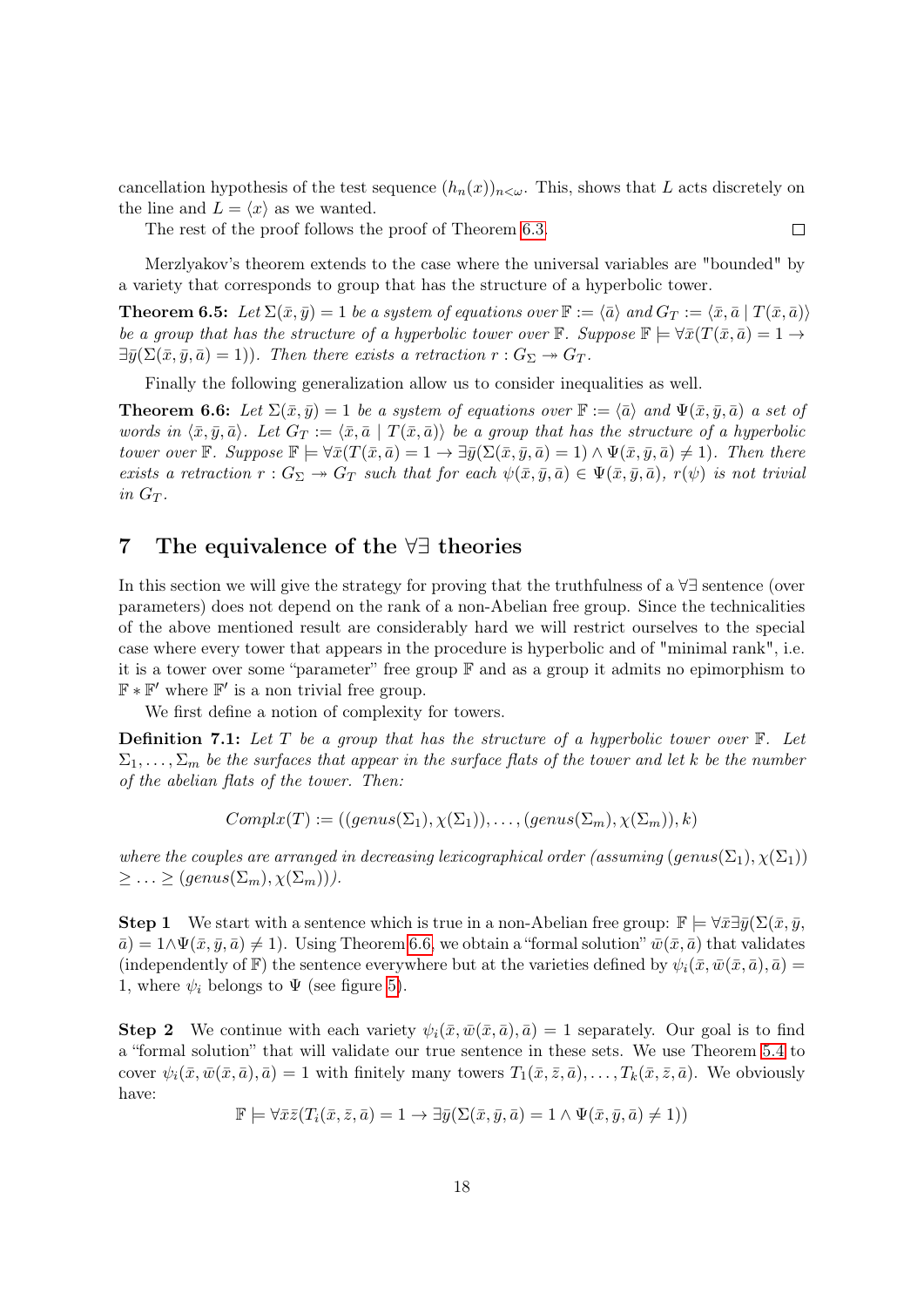

<span id="page-18-5"></span>Figure 5: The decomposition of  $\mathbb{F}^{|x|}$ 

We use Theorem [6.6](#page-17-0) once again to obtain a "formal solution"  $\bar{w}_i(\bar{x}, \bar{z}, \bar{a})$  that validates the sentence in the variety defined by the tower  $T_i$ , apart from a union of proper subvarieties defined by the intersection of  $T_i = 1$  with  $\psi_i(\bar{x}, \bar{w}_i(\bar{x}, \bar{z}, \bar{a}), \bar{a}) = 1$ .

#### Step 3 Iterate Step 2, until it stops?

The following theorem of Sela proves the termination of the above procedure.

**Theorem 7.2:** Let  $T(\bar{x}, \bar{a})$  be a minimal rank limit group that has the structure of a tower over  $\mathbb{F} := \langle \bar{a} \rangle$ . Let  $Q(\bar{x}, \bar{a})$  be a proper quotient of T, which is a restricted limit group over **F.** Then Q admits a covering set of finitely many towers  $T_1, \ldots, T_k$  (each over **F**), so that for each  $i \leq k$ ,  $Complx(T_i) < Complx(T)$ .

# References

- <span id="page-18-0"></span>[Bes88] M. Bestvina, Degenerations of the hyperbolic space, Duke Math. J. 56 (1988), 143– 161.
- <span id="page-18-1"></span>[Bes01]  $\qquad \qquad$ , R-trees in topology, geometry and group theory, Handbook of geometric topology (R.J. Daverman and R.B. Sher, eds.), North-Holland, 2001.
- <span id="page-18-4"></span>[GLP94] D. Gaboriau, G. Levitt, and F. Paulin, *Pseudogroups of isometries of*  $\mathbb R$  and Rips' theorem on free actions on  $\mathbb{R}$ -trees, Isr. Jour. Math. 87 (1994), no. 1, 403-428.
- <span id="page-18-3"></span>[Gui04] V. Guirardel, Limit groups and groups acting freely on  $R<sup>n</sup>$ -trees, Geom. Topol. 8 (2004), 1427–1470.
- <span id="page-18-2"></span>[Gui08] , Actions of finitely generated groups on  $\mathbb{R}$ -trees, Ann. Inst. Fourier 58 (2008), 159–211.